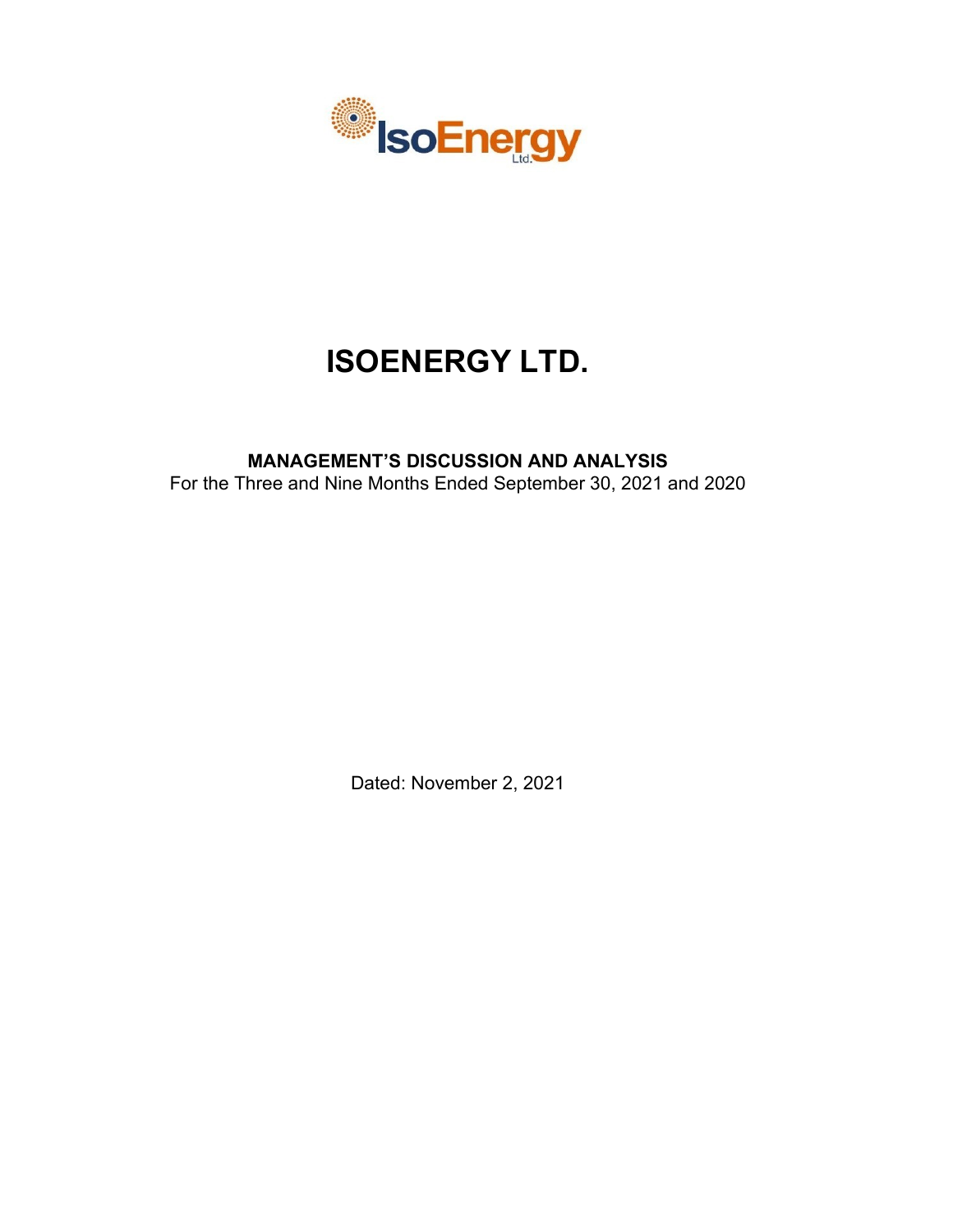# **GENERAL**

This management's discussion and analysis ("**MD&A**") is management's interpretation of the results and financial condition of IsoEnergy Ltd. ("**IsoEnergy**" or the "**Company**") for the three and nine months ended September 30, 2021 and includes events up to the date of this MD&A. This discussion should be read in conjunction with the unaudited financial statements for the three and nine months ended September 30, 2021 and 2020 and the notes thereto (together, the "**Interim Financial Statements**") and other corporate filings, including the annual financial statements for the years ended December 31, 2020 and 2019 (the "**Annual Financial Statements**"), all of which are available under the Company's profile on SEDAR at www.sedar.com. All dollar figures stated herein are expressed in Canadian dollars, unless otherwise specified. This MD&A contains forward-looking information. Please see "Note Regarding Forward-Looking Information" for a discussion of the risks, uncertainties and assumptions used to develop the Company's forward-looking information.

# **Technical Disclosure**

All scientific and technical information in this MD&A has been reviewed and approved by Mr. Andy Carmichael, P.Geo., IsoEnergy's Vice-President, Exploration. Mr. Carmichael is a qualified person for the purposes of National Instrument 43-101 *Standards of Disclosure for Mineral Projects ("***NI 43-101***")*. Mr. Carmichael has verified the sampling, analytical, and test data underlying the information or opinions contained herein by reviewing original data certificates or reviewing the data collection protocols.

For additional information regarding the Company's Radio, Thorburn Lake and Larocque East projects, including its quality assurance and quality control procedures, please see the technical reports entitled "Technical Report for the Radio Project, Northern Saskatchewan" dated effective August 19, 2016,"Technical Report for the Thorburn Lake Project, Northern Saskatchewan" dated effective September 26, 2016, and "Technical Report for the Larocque East Project, Northern Saskatchewan" dated effective May 15, 2019, in each case, on the Company's profile at www.sedar.com.

The historical mineral resource estimate at the Mountain Lake project referred to below, was reported in the technical report entitled "Mountain Lake Property, Nunavut" and dated February 15, 2005. This resource is a historical estimate and a qualified person has not done sufficient work to classify the historical estimate as a current mineral resource estimate. As a result, the historical estimate is not being treated as a current mineral resource. However, the Company believes that the historical estimate is relevant and reliable, as it was prepared by a "qualified person" (as defined in NI 43-101) with significant experience with the project, using methods that were standard in the industry.

The historical estimate was prepared with the polygonal method using only intervals greater than 0.1%  $U_3O_8$  with a vertical thickness of at least 1.0 metre. Polygon sides were determined by drawing lines perpendicular to, and one half the distance to each adjacent drill hole. Estimated uranium was then obtained by multiplying the polygon areas by their thickness, a specific gravity of 2.5, and the grade of the drill hole interval. The mineral resource was classified as inferred.

In order to upgrade or verify the historical estimate as a current mineral resource estimate, the Company anticipates that it will need to incorporate the drilling data collected by Triex Minerals Corp. and Pitchstone Exploration Ltd. between 2006 and 2008. There are no more recent estimates available to the Company.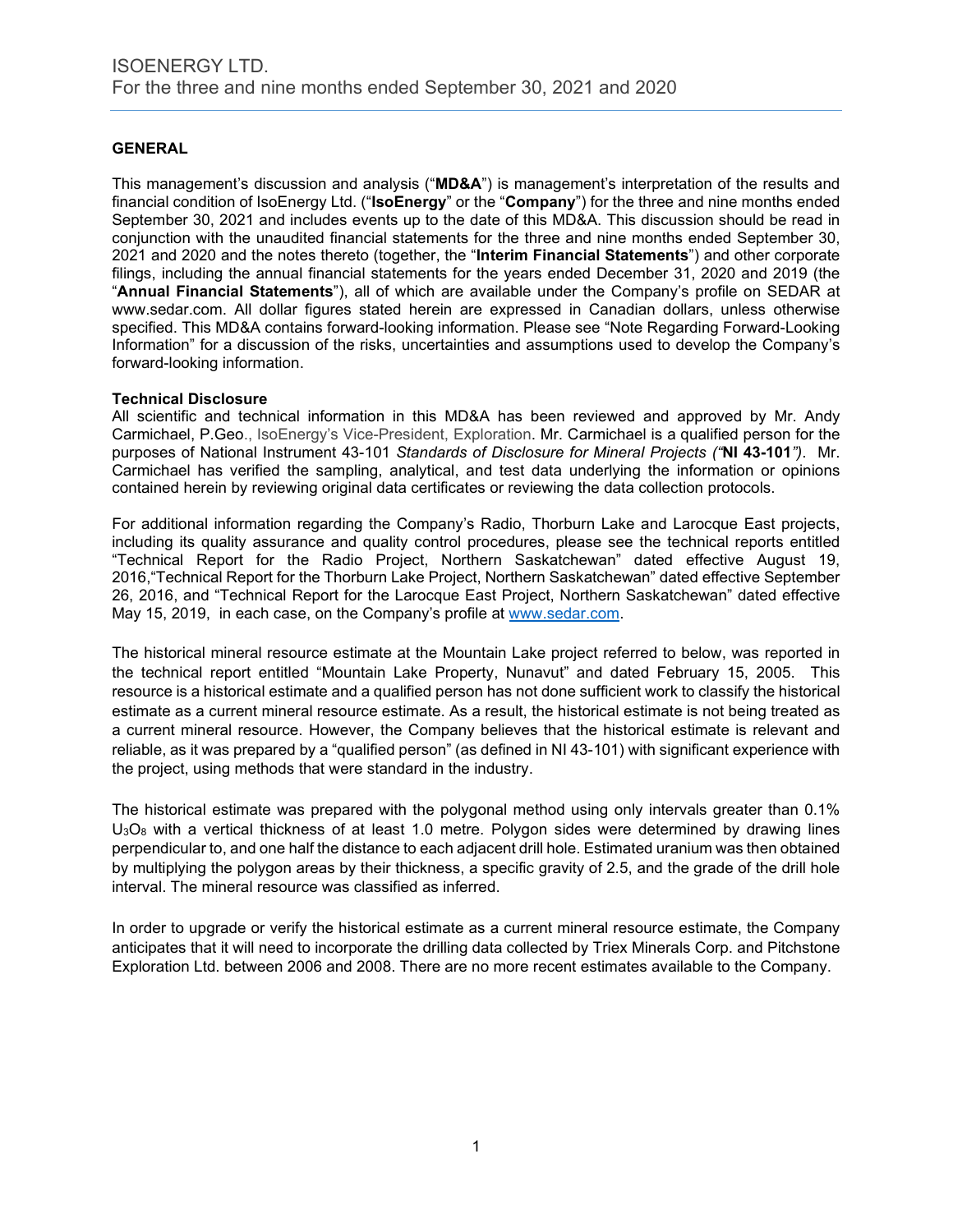# **BACKGROUND**

# **Overview**

IsoEnergy was incorporated on February 2, 2016 under the *Business Corporations Act* (British Columbia) as a wholly-owned subsidiary of NexGen Energy Ltd. ("**NexGen**") to acquire certain exploration assets of NexGen. NexGen is a Canadian based uranium exploration company focused on the advancement of its Rook 1 Project in the Athabasca Basin, Saskatchewan. On October 19, 2016, IsoEnergy was listed on the Toronto Stock Exchange Venture ("**TSXV**"). NexGen's common shares are listed and posted for trading on the Toronto Stock Exchange, NYSE American LLC and the Australian Stock Exchange. As of the date hereof, NexGen holds 48.88% of the outstanding IsoEnergy common shares.

The principal business activity of IsoEnergy is the acquisition and exploration of uranium mineral properties, principally in the Athabasca Basin of Saskatchewan. IsoEnergy's uranium mineral properties are summarized in Table 1 below.

#### Table 1 – Summary of Uranium Mineral Properties

| Area         | Project                      | <b>Hectares</b> | Date<br><b>Acquired</b> | <b>Acquisition Type</b>     | <b>Encumbrances</b>              |
|--------------|------------------------------|-----------------|-------------------------|-----------------------------|----------------------------------|
| Saskatchewan | Radio                        | 805             | 2016                    | Spun-out from NexGen        | $2\%$ NSR $^{(1)}$               |
|              | <b>Thorburn Lake</b>         | 2,802           | 2016                    | Spun-out from NexGen        | 1% NSR and 10% $Cl^{(2)}$        |
|              | 2Z                           | 354             | 2016                    | Spun-out from NexGen        | 2% NSR*                          |
|              | Carlson Creek                | 759             | 2016/20                 | Spun-out from NexGen/Staked | 1% NSR and 10% $Cl^{(3)}$        |
|              | Madison                      | 1,347           | 2016                    | Spun-out from NexGen        | 2% NSR*                          |
|              | North Thorburn               | 1,708           | 2016                    | Purchased                   | None                             |
|              | Geiger                       | 13,861          | 2017/18/20              | Purchased                   | NPI applies to some claims $(3)$ |
|              | East Rim                     | 30,594          | 2017/20/21              | Staked                      | None                             |
|              | <b>Full Moon</b>             | 11,107          | 2017/20                 | Staked                      | None                             |
|              | Whitewater                   | 7,833           | 2018                    | Staked                      | None                             |
|              | Larocque East                | 16,780          | 2018-2021               | Purchased/Staked            | (4)                              |
|              | <b>Whitewater East</b>       | 1,147           | 2018                    | Staked                      | None                             |
|              | Edge                         | 6,515           | 2019/20                 | Staked                      | None                             |
|              | <b>Collins Bay Extension</b> | 9,337           | 2019/20                 | Staked                      | None                             |
|              | Cable                        | 44,152          | 2020                    | Staked                      | None                             |
|              | Evergreen                    | 33,516          | 2020                    | Staked                      | None                             |
|              | Hawk                         | 5,961           | 2020                    | Staked                      | None                             |
|              | Eagle                        | 5,887           | 2020                    | Staked                      | None                             |
|              | Horizon                      | 15,748          | 2020                    | Staked                      | None                             |
|              | Larocque West                | 509             | 2020                    | Staked                      | None                             |
|              | Ranger                       | 15,619          | 2020                    | Staked                      | None                             |
|              | Spruce                       | 4,836           | 2020                    | Staked                      | None                             |
|              | Trident                      | 16,169          | 2020/21                 | Staked                      | None                             |
|              | Sparrow                      | 374             | 2020                    | Staked                      | None                             |
|              | subtotal                     | 247,720         |                         |                             |                                  |
| Nunavut      | Mountain Lake <sup>(5)</sup> | 5,625           | 2016                    | Staked                      | None                             |
|              |                              | 253,345         |                         |                             |                                  |

(1) 2% Net Smelter Royalty ("**NSR**") on minerals other than diamonds, plus a 2% Gross Overriding Royalty on diamond.

(2) 1% NSR plus a 10% Carried Interest ("**CI**"). The CI can be converted to an additional 1% NSR at the Holder's option.

(3) Sliding scale Net Profits Interest ("**NPI**") ranging between 0% and 20% applies to a 7.5% interest in certain claims.

(4) 2% NSR on MC00013747 and MC00013560; can be reduced to 1% for \$1,000,000.

(5) Subject to an Option Agreement, see "Discussion of Operations – Corporate Activities in 2021".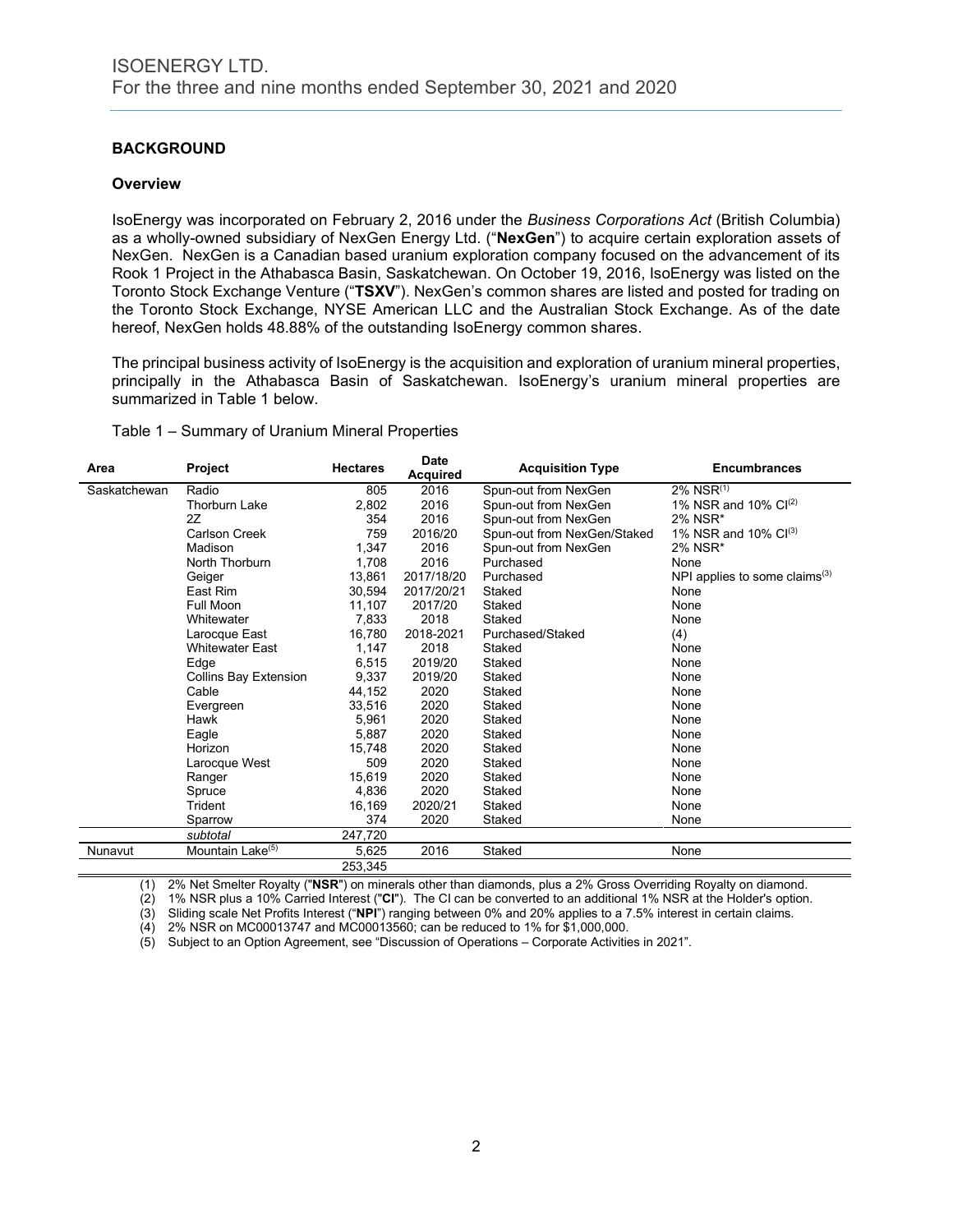Figure 1 shows the location of the Company's properties in Saskatchewan.



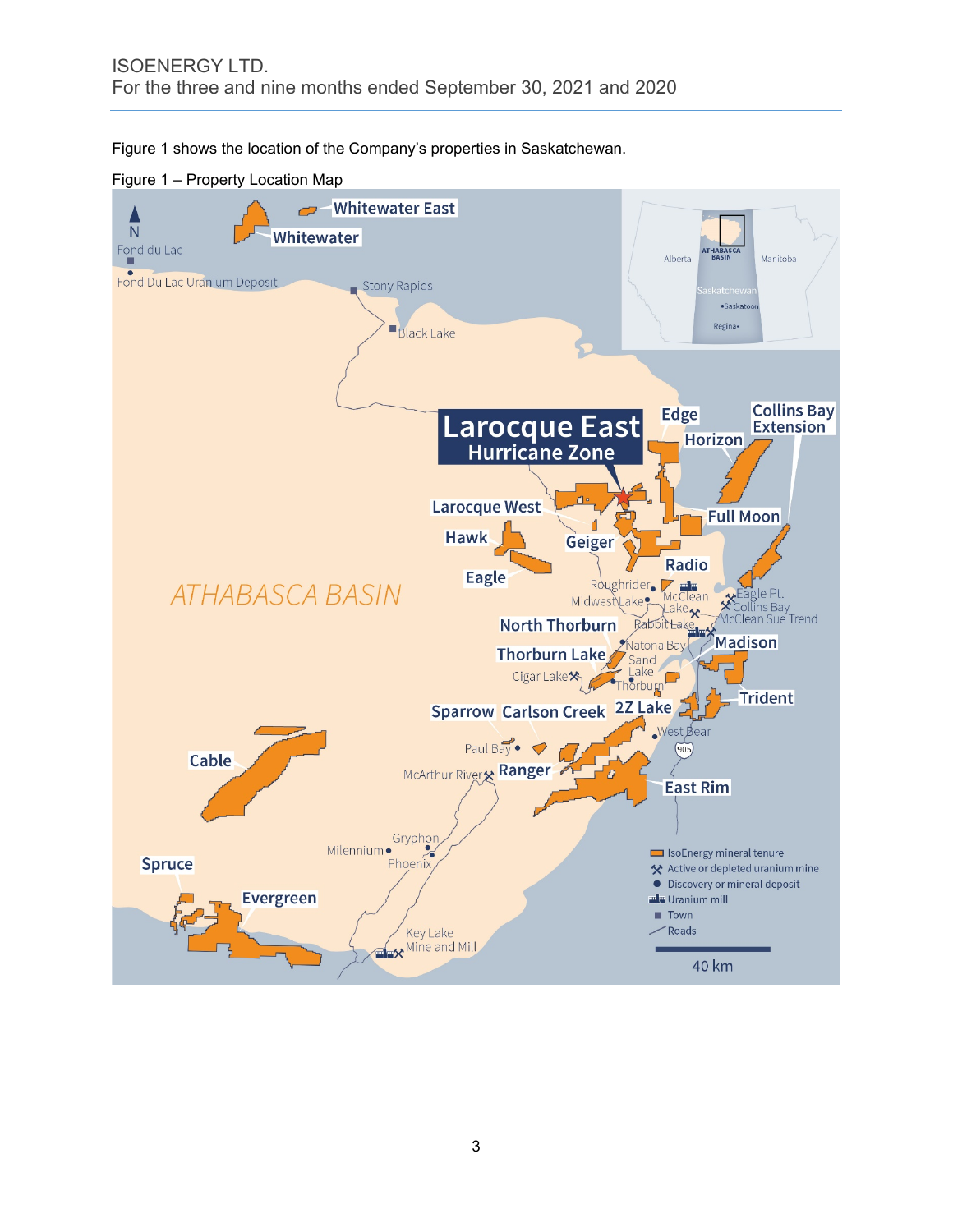# **OVERALL PERFORMANCE**

#### **General**

In the nine months ended September 30, 2021 the company carried out exploration work on the Geiger, Collins Bay, and Larocque East properties as described below under "Discussion of Operations". The Company did not carry out a winter exploration program on the Larocque East property in the Athabasca Basin due to novel coronavirus ("**COVID-19**") concerns. See "Discussion of Operations" for future plans.

As an exploration stage company, IsoEnergy does not have revenues and is expected to generate operating losses. As at September 30, 2021, the Company had cash of \$14,931,758 an accumulated deficit of \$28,628,459 and working capital of \$22,558,927.

# **Industry and Economic Factors that May Affect the Business**

The business of mining for minerals involves a high degree of risk. IsoEnergy is an exploration company and is subject to risks and challenges similar to companies in a comparable stage and industry. These risks include, but are not limited to, the challenges of securing adequate capital, exploration, development and operational risks inherent in the mining industry; changes in government policies and regulations; the ability to obtain the necessary permitting; as well as global economic and uranium price volatility; all of which are uncertain.

The underlying value of the Company's exploration and evaluation assets is dependent upon the existence and economic recovery of mineral reserves and is subject to, but not limited to, the risks and challenges identified above. Changes in future conditions could require material write-downs of the carrying value of the Company's exploration and evaluation assets.

In particular, the Company does not generate revenue. As a result, IsoEnergy continues to be dependent on third party financing to continue exploration activities on the Company's properties. Accordingly, the Company's future performance will be most affected by its access to financing, whether debt, equity or other means. Access to such financing, in turn, is affected by general economic conditions, the price of uranium, exploration risks and the other factors described in the section entitled "Risk Factors" included below.

# **DISCUSSION OF OPERATIONS**

# **Corporate Activities in 2021**

In the three and nine months ended September 30, 2021 the Company was focused primarily on exploration activities at the Larocque East, Geiger, and Collins Bay Extension properties in the Eastern Athabasca as discussed below. Additionally, property extensions were acquired at the Trident, East Rim, and Larocque East properties. To date in 2021, a total of 6,680 hectares of mineral tenure in the Eastern Athabasca has been added to the Company's exploration property portfolio through staking and purchase.

# *92 Energy Agreement*

On April 14, 2021 IsoEnergy closed a transaction based on a Heads of Agreement (the "**Agreement**") with 92 Energy Pty. Ltd. ("**92 Energy**") for 92 Energy to acquire a 100% interest in IsoEnergy's Clover, Gemini, and Tower uranium properties in Saskatchewan, Canada (the "Properties") in consideration for the issuance of common shares equivalent to 10,755,000 fully paid ordinary share or 16.25% of the issued capital of 92 Energy following the Initial Public Offering ("**IPO**"). The shares were issued at a price of A\$0.20 and are in escrow for 12 months following the completion of the IPO. Additional consideration to IsoEnergy includes milestone cash payments of A\$100,000 within 60 days of 92 Energy's IPO (which was received June 14, 2021), and an additional A\$100,000 within 6 months of that date (which was received October 8, 2021). IsoEnergy will retain a 2% NSR on the Properties and will be entitled to nominate a member to 92 Energy's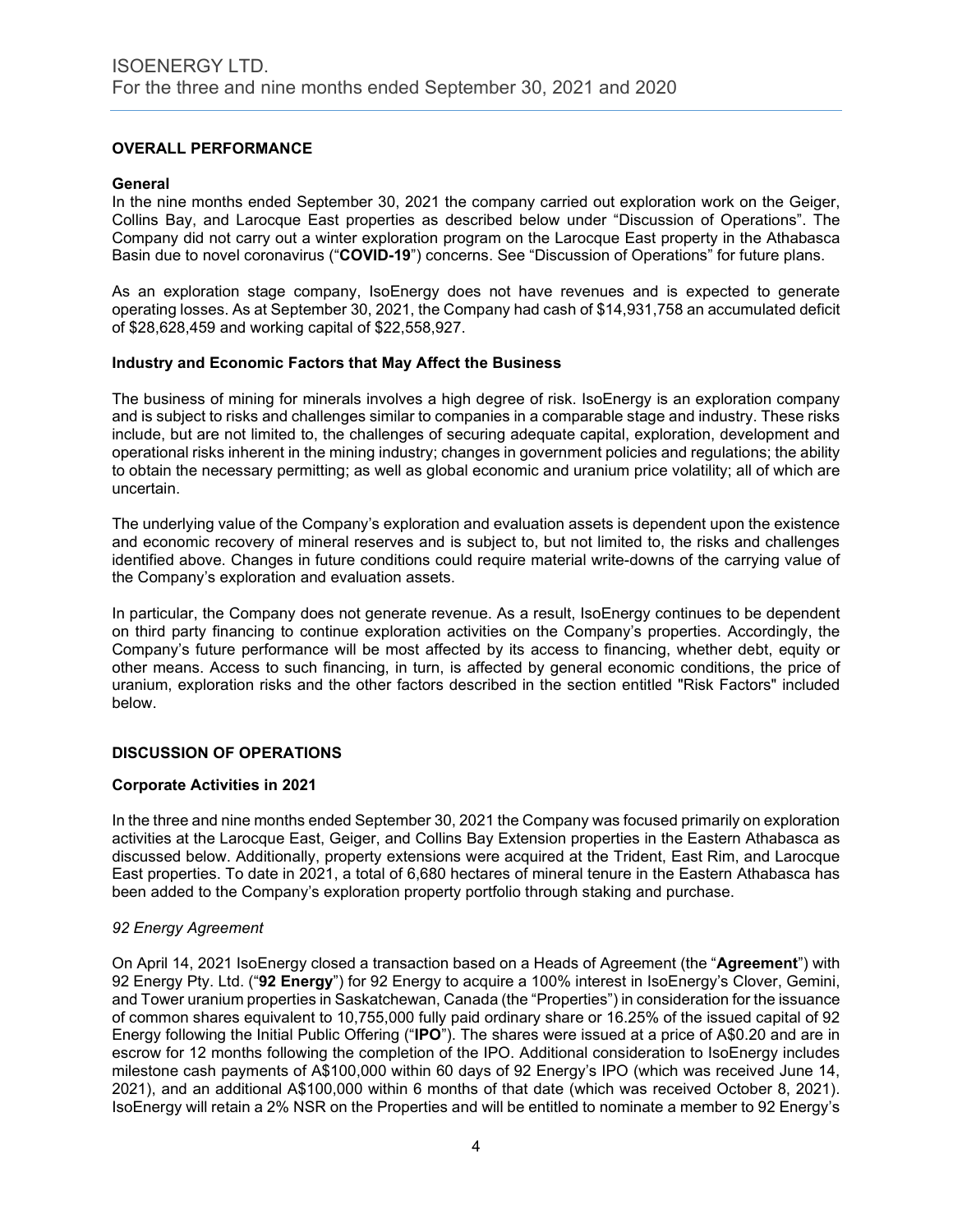Board of Directors, provided IsoEnergy maintains a minimum ownership position of 5%. 92 Energy will be required to spend an aggregate of A\$1,000,000 on exploration expenditures on the Properties prior to May 1, 2022.

# *Mountain Lake Option Agreement*

On August 10, 2021, IsoEnergy completed an agreement with International Consolidated Uranium ("**ICU**") to grant ICU the option to acquire a 100% interest in the Company's Mountain Lake uranium property in Nunavut, Canada ("**Option Agreement**").

The Mountain Lake property consists of 5,625 hectares and was staked by IsoEnergy in 2016. The property contains an historical inferred mineral resource estimate of 8.2 million pounds  $U_3O_8$  with an average grade of 0.23%  $U_3O_8$  contained in 1.6 million tonnes of mineralization. Uranium mineralization is hosted within sandstone and dips shallowly from the top of the bedrock down to approximately 180 metres below surface.

Under the terms of the Option Agreement, ICU obtains the option to acquire a 100% interest in the Mountain Lake uranium property for consideration comprised of 900,000 ICU common shares and \$20,000 cash. The shares were received August 10, 2021 and are subject to a four month hold period. The option is exercisable at ICU's election on or before the second anniversary of receipt of TSXV approval (August 3, 2023) for additional consideration of \$1,000,000, payable in cash or shares of ICU. If ICU elects to acquire the Mountain Lake property, IsoEnergy will be entitled to receive the following contingency payments in cash or shares of ICU, at the discretion of ICU:

- If the uranium spot price reaches USD\$50, IsoEnergy will receive an additional \$410,000
- If the uranium spot price reaches USD\$75, IsoEnergy will receive an additional \$615,000
- If the uranium spot price reaches USD\$100, IsoEnergy will receive an additional \$820,000

The spot price contingent payments will expire 10 years following the date the option is exercised.

# *Stock option and warrants*

In the nine months ended September 30, 2021 the Company issued 6,584,398 common shares on the exercise of stock options and warrants for proceeds of \$4,953,265.

# **Corporate Activities in 2020**

In the year ended December 31, 2020 the Company was focused primarily on exploration activities at the Hurricane Zone on the Larocque East property in the Eastern Athabasca as discussed below. Additionally, several property extensions and 13 new properties were staked in the Eastern Athabasca. The new exploration properties are Cable, Clover, Eagle, Evergreen, Gemini, Hawk, Horizon, Larocque West, Ranger, Sparrow, Spruce, Tower and Trident. During the year, 216,038 hectares of mineral tenure in the Eastern Athabasca was added to the Company's exploration property portfolio through staking.

# *Financings*

# Private Placement

On August 10, 2020, the Company completed a non-brokered private placement for gross proceeds of \$4 million (the "**Private Placement**"). Pursuant to the terms of the Private Placement, the Company issued 5,882,352 common shares at a price of \$0.68 per share (the "**Private Placement Price**"), of which NexGen subscribed for 4,411,764 common shares.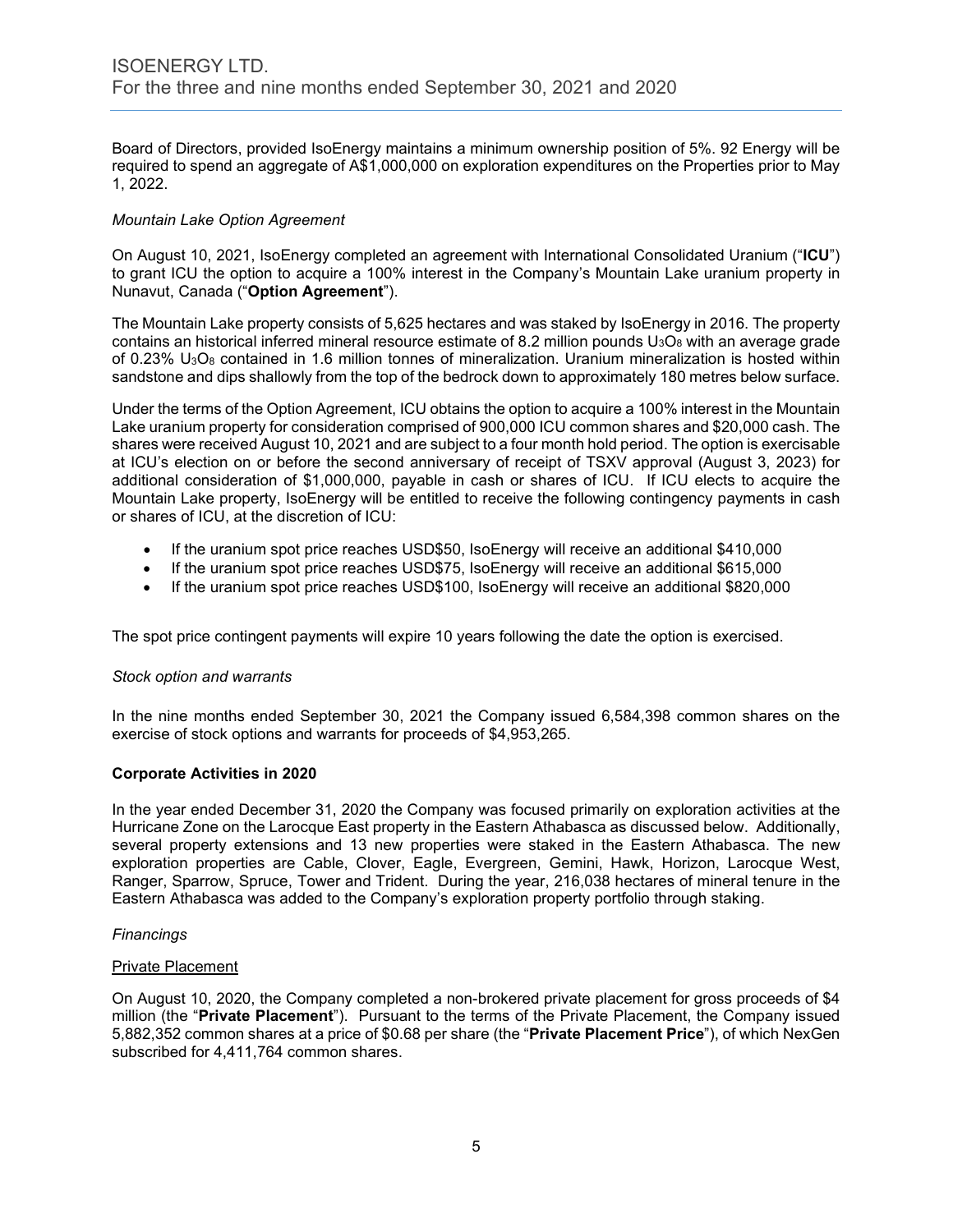# Convertible debt

On August 18, 2020, IsoEnergy entered into an agreement with Queen's Road Capital Investment Ltd. (the "**Debentureholder**") for a US\$6 million private placement of unsecured convertible debentures (the "**Debentures**"). The Debentures will be convertible at the holder's option at a conversion price of \$0.88 (the "**Conversion Price**") into a maximum of 9,206,311 common shares (the "**Maximum Conversion Shares**") of the Company.

On conversion of any portion of the principal amount of the Debentures, if the number of common shares to be issued on such conversion, taking into account all common shares issued in respect of all prior conversions would result in the common shares to be issued exceeding the Maximum Conversion Shares, on such conversion the Debentureholder shall be entitled to receive a payment (the "**Exchange Rate Fee**") equal to the number of common shares that are not issued as a result of exceeding the Maximum Conversion Shares, multiplied by the 20-day volume-weighted average trading price ("**VWAP**"). IsoEnergy can elect to pay the Exchange Rate Fee in cash or, subject to the TSXV approval, in common shares of the Company.

# *Terms of the Debentures*

The Debentures carry an 8.5% coupon (the "**Interest**") over a 5-year term and are convertible at the holder's option into common shares of the Company at a conversion price of \$0.88, which Conversion Price is equal to a 30% premium to the Private Placement Price.

The Company will be entitled, on or after the third anniversary of the date of issuance of the Debentures, at any time the 20-day VWAP of the Company's shares listed on the TSXV exceeds 130% of the Conversion Price, to redeem the Debentures at par plus accrued and unpaid Interest.

The Interest is payable semi-annually with 6% payable in cash and 2.5% payable in common shares of the Company, subject to TSXV approval, at a price equal to the 20-day VWAP of the Company's common shares on the TSXV on the twenty days prior to the date such Interest is due.

The Interest can be reduced to 7.5% per annum on the public dissemination by the Company of an economically positive preliminary economic assessment study, at which point the cash component of the Interest will be reduced to 5% per annum.

Upon completion of a change of control (which includes in the case of the holders' right to redeem the Debentures, a change in the Chief Executive Officer of the Company), the holders of the Debentures or the Company may require the Company to purchase or the holders to redeem, as the case may be, any outstanding Debentures in cash at: (i) on or prior to August 18, 2023, 130% of the principal amount; and (ii) at any time thereafter, 115% of the principal amount, in each case plus accrued but unpaid interest, if any. In addition, upon the public announcement of a change of control that is supported by the Board, the Company may require the holders of the Debentures to convert the Debentures into common shares at the Conversion Price provided the consideration payable upon the change of control exceeds the Conversion Price and is payable in cash.

A "change of control" of the Company is defined as consisting of: (i) the acquisition, directly or indirectly, by a person or group of persons acting jointly or in concert of voting control or direction over 50% or more of the outstanding common shares, (ii) the amalgamation, consolidation or merger of the Company with or into another entity as a result of which the holders of common shares immediately prior to such transaction, directly or indirectly, hold less than 50% of voting control or direction over the entity carrying on the business of the Company following such transaction, (iii) the sale, assignment, transfer or other disposition of all or substantially all of the property or assets of the Company to another entity in which the holders of common shares immediately prior to such transaction, directly or indirectly, hold less than 50% of voting control or direction following such transaction, (iv) the removal by resolution of the shareholders of the Company, of a majority of the then incumbent directors of the Company, which removal has not been recommended in the Company's management information circular, or the failure to elect to the Company's board of directors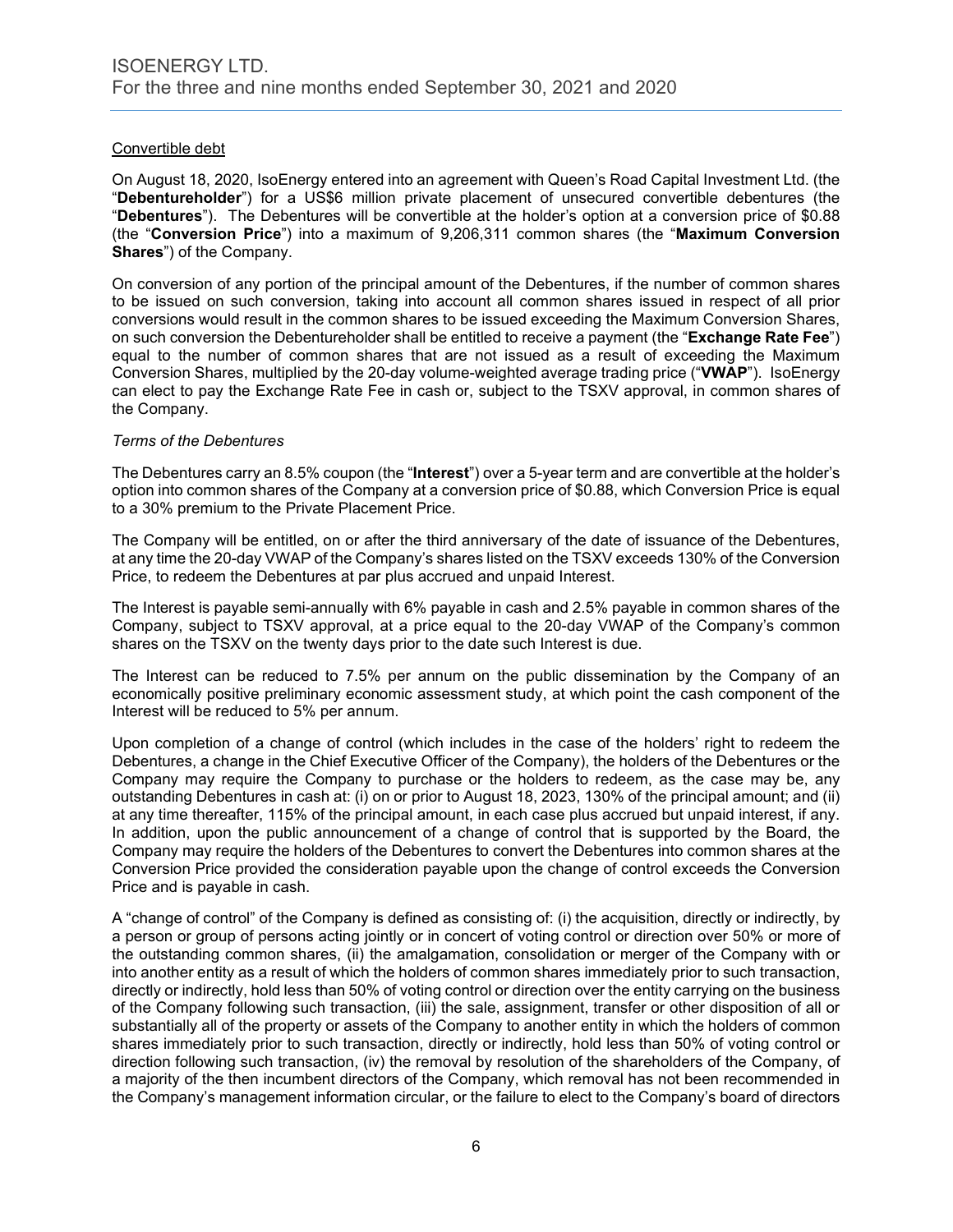a majority of the directors proposed for election by management in the Company's management information circular; or (v) the acquisition by any transaction, directly or indirectly, by a person or group of persons acting jointly or in concert of voting control or direction over more of the common shares than are then held by NexGen.

# Flow-through shares

On December 22, 2020, the Company issued 2,702,703 flow-through shares (the "**2020 FT Shares**") at a price of \$1.48 per 2020 FT Share for aggregate gross proceeds of \$4,000,000.

# **Exploration and Evaluation Spending**

During the nine months ended September 30, 2021 the Company incurred \$4,531,826 of exploration spending primarily on Larocque East and Geiger as set out below. The Company elected not to carry out a winter drilling program due to concerns over COVID 19. See "Outlook" below for future drilling plans.

|                                 | Geiger      | Larocque<br>East | <b>Other</b>         | Total       |
|---------------------------------|-------------|------------------|----------------------|-------------|
| <b>Drilling</b>                 | \$924,027   | \$1,221,657      | \$<br>$\blacksquare$ | \$2,145,684 |
| Geological and geophysical      | 128.765     | 302.072          | 136.569              | 567,406     |
| <b>Labour and wages</b>         | 82,811      | 353,228          | 37.361               | 473,400     |
| Geochemistry and assays         | 34.505      | 56.959           | 144                  | 91.608      |
| Camp costs                      | 74,723      | 331,935          |                      | 406,658     |
| <b>Travel and other</b>         | 32,114      | 62,665           | 36,774               | 131,553     |
| <b>Cash expenditures</b>        | 1,276,945   | 2,328,516        | 210,848              | 3,816,309   |
| <b>Share-based compensation</b> | 122.995     | 524.629          | 55.490               | 703,114     |
| <b>Depreciation</b>             | 4,831       | 7572             |                      | 12,403      |
| <b>Total expenditures</b>       | \$1.404.771 | \$2.860.717      | \$266.338            | \$4.531.826 |

# **Geiger**

# *Spring 2021 – Historical Drill Core Review*

A program of historical drill core relogging and resampling was completed in mid-June to verify historical drilling logs and procure modern, multielement geochemical data to assist in the prioritization of areas within the project for follow-up drilling in the second half of 2021.

# *Summer 2021 – Diamond Drilling*

A program of core drilling was carried out at the Geiger project in July and August 2021. Twelve drill holes totaling 4,428 metres were completed to follow up on anomalous results intersected by historical drill holes including anomalous geochemistry, strong sandstone alteration hosting elevated radioactivity, and graphitic basement rocks with significant structures. The depth to the unconformity in the target area is shallow, ranging between 140 metres and 220 metres.

The most noteworthy result of the summer 2021 diamond drilling is the discovery of a zone of significant sandstone alteration associated with the 3B electromagnetic conductor. The 3B conductor was identified by IsoEnergy in July during a reinterpretation of historical airborne geophysical survey data. While testing the 3A conductor to the north, drill hole GG21-21 intersected significant sandstone alteration and structure interpreted to be related to the 3B conductor to the south. GG21-27 targeted the 3B conductor and followedup the sandstone alteration and structure intersected by GG21-21. GG21-27 intersected an interval of graphitic basement hosting structures 155 metres below the unconformity which correlates to the center of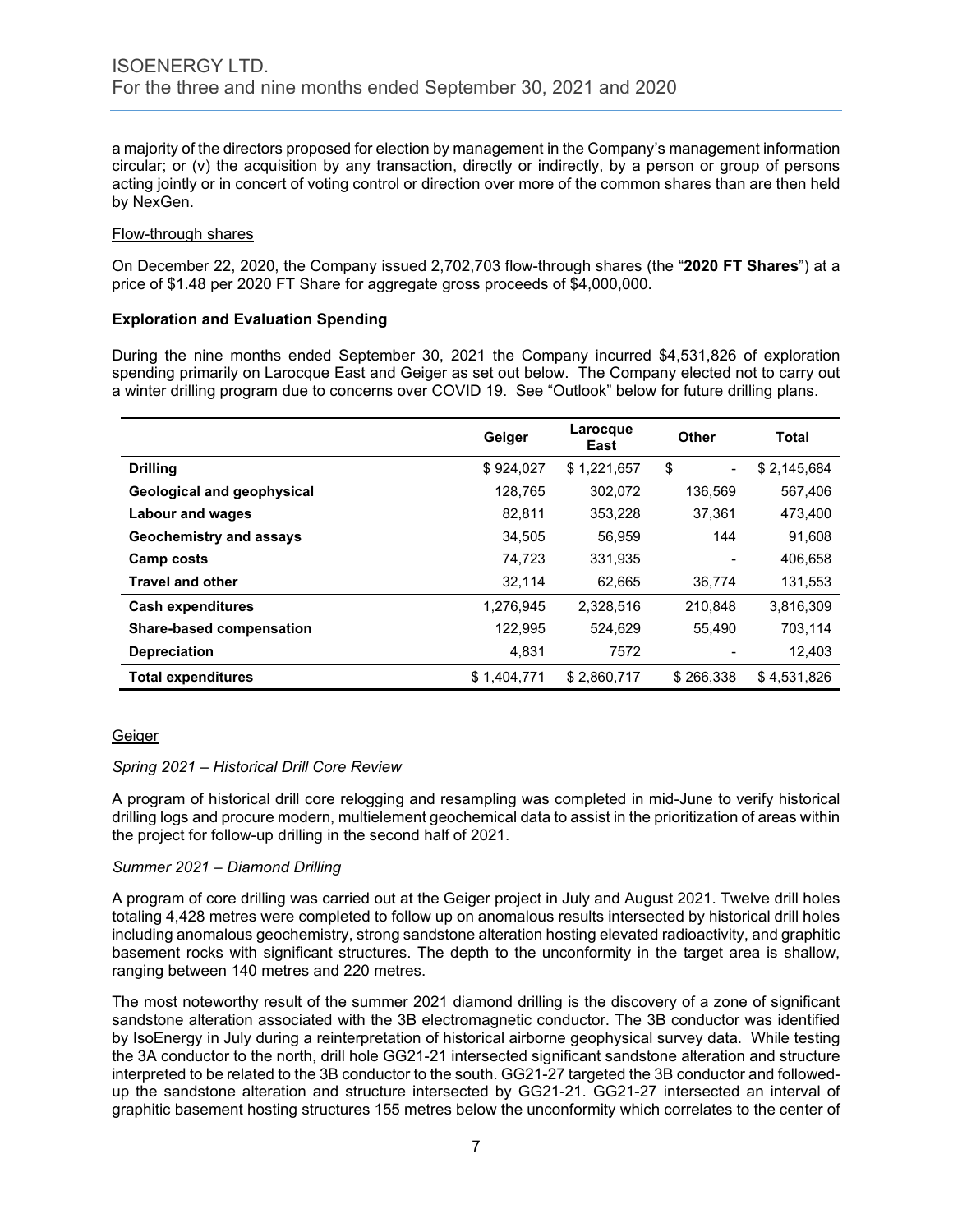the interval of strongest alteration and structure in GG21-21 Importantly, the 3B conductor associated with this sandstone alteration and graphitic basement has been tested only indirectly by the two 2021 drill holes and is completely untested along its remaining 4.5 kilometres of strike length. A portion of the geochemical results have been received with the remaining geochemical results expected by mid-November.

# Larocque East

# *Spring 2021 – Geophysics*

A program of DC-Resistivity ground geophysical surveying was completed at Larocque East from June 16<sup>th</sup> to July 13th. Originally intended for the late winter to early spring breakup period, the survey was postponed due to COVID-19 concerns. The 54 line-kilometre survey comprises 19 survey lines spaced 200 metres apart covering the eastern half of the Larocque Lake conductor system on the Larocque East project. A similar DC-Resistivity survey completed at Larocque East in 2019 successfully tracked the Larocque Lake conductor system from the Hurricane zone eastward to the western end of the 2021 survey area and mapped numerous zones of relatively lower sandstone resistivity which may be indicative of enhanced sandstone alteration. Interpretation of the 2021 survey results is in progress and it is expected this work will guide exploration drilling in 2022.

# *Summer 2021 – Drilling*

In early September IsoEnergy began a program of core drilling at the Larocque East project planned to comprise 30 drill holes totaling 12,000 metres. Twelve drill holes are planned to expand the footprint of the Hurricane zone and will include drilling at both the western and the eastern sides of the zone. Four infill drill holes are planned between existing drill fences to provide information on the continuity of the higher-grade portions of the zone. Fourteen exploration drill holes are planned in two target areas. The main target area is a three-kilometre-long section of the Larocque Lake trend where DC-resistivity signatures similar to that of Hurricane are present and historical drilling has intersected alteration, structures, graphitic basement, and anomalous geochemistry. The second target area includes trends of decreased resistivity in the sandstone and basement and is located southeast of and subparallel to the Hurricane zone stratigraphy

Initial drilling results at the Hurricane zone include intersections of significant radioactivity in several drill holes outside the previously defined mineralized footprint (i.e. LE21-78C1, LE21-82, LE21-84, LE21-87A, LE21-91, and LE21-93). While exploration drill holes intersected zones of significant alteration and structure in the sandstone and basement leading to the development of follow-up targets for further testing, no significant radioactivity had been intersected as of the date of this report.

Drilling is expected to be completed in early November. A small proportion of assay results have been received with the remaining assays expected by mid-December.

# *Spring 2021 – Land Acquisition*

In June 2021 IsoEnergy expanded the Larocque East project by purchasing two mineral claims totaling 902 hectares from Eagle Plains Resources Ltd. (EPL). Mineral claim MC00013560 is located 540 metres southeast of the southeastern corner of Larocque East and covers a section of the Anvil Lake trend, a north-northwest trending package of basement rocks which includes graphitic pelitic gneisses. Mineral claim MC00013747 is located within the far western portion of Larocque East and covers a 7.5-kilometrelong section of the Bell Lake trend, an east-west oriented package of basement rocks which includes graphitic pelitic gneisses. Both trends host weak uranium mineralization intersected by historical drill holes. IsoEnergy paid EPL \$25,000 in cash in exchange for a 100% interest in the two mineral claims. Compensation also includes a 2% Net Smelter Returns ("NSR") royalty on the two claims payable to EPL, of which 1% may be bought back by IsoEnergy for \$1.0 million.

# *Winter 2021 – Drilling*

Drilling at Larocque East planned for the winter of 2021 was not completed due to concerns about COVID-19. The planned 10,000 metre, 24 drill hole program was designed to expand the footprint of the Hurricane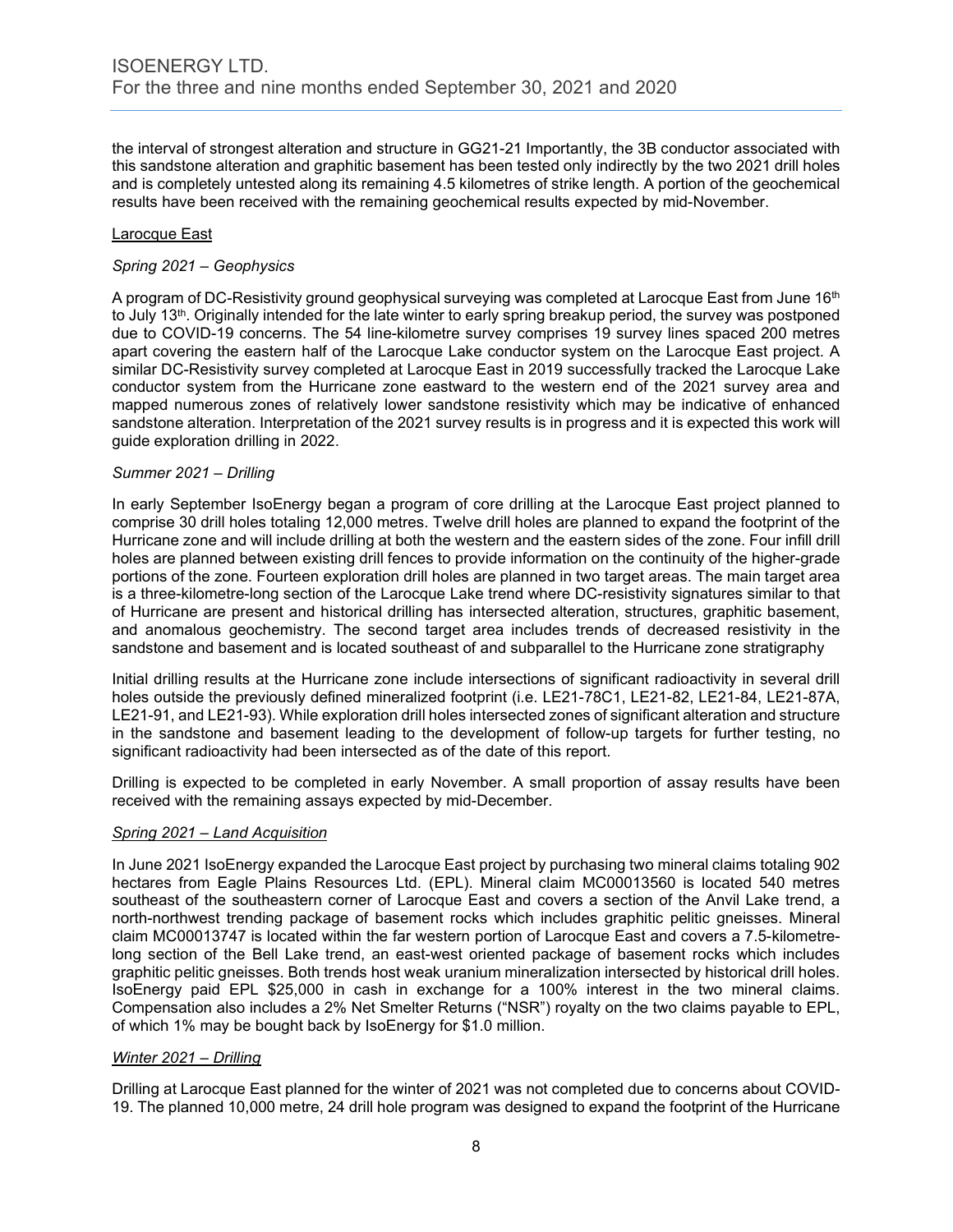zone, to further test the high-grade core of the Hurricane zone, and to explore the Larocque East project well to the east of the Hurricane zone.

#### Collins Bay Extension

#### *Fall 2021 - Geophysics*

An airborne Versatile Time-Domain Electromagnetic (VTEM-Plus) and spectrometer survey was begun at the Collins Bay Extension project in late September. The 567 line-kilometre survey will cover the southwestern portion of the Collins Bay Extension and is intended to map extensions of the Tent-Seal and Collins Bay conductive trends associated with mineralization at the Eagle Point, Rabbit Lake, and Collins Bay deposits. The survey was completed in late September and early October.

#### Other Properties – Soil Geochemistry Surveys

Soil geochemistry surveys were completed at three uranium properties in the Eastern Athabasca. A total of 1,085 samples were collected from the 2Z (466), Larocque West (407) and Sparrow (212) properties. Assays for the soil samples are pending.

#### Other Properties – Land Acquisition

During the nine months ended September 30, 2021, property extensions were acquired by land staking at East Rim (5,483 hectares) and Trident (295 hectares).

During the year ended December 31, 2020, IsoEnergy completed a winter (January to March) drill program and a summer (August to October) drill program at the Hurricane Zone on the Larocque East property, drilling 19,900 metres in 48 drill holes and incurred the following exploration and evaluation expenditures:

|                                 | <b>Larocque East</b> | Other<br>properties | <b>Total</b> |
|---------------------------------|----------------------|---------------------|--------------|
| <b>Drilling</b>                 | \$2,787,007          | \$13,357            | \$2,800,364  |
| Geological and geophysical      |                      | 30,500              | 30,500       |
| <b>Labour and wages</b>         | 1,114,729            | 25,886              | 1,140,615    |
| Geochemistry and assays         | 317,508              |                     | 317,508      |
| Environmental                   | 133,949              | 3,134               | 137,083      |
| <b>Engineering</b>              | 224,620              |                     | 224,620      |
| <b>Camp costs</b>               | 594,539              |                     | 594,539      |
| <b>Travel and other</b>         | 128,625              | 4,136               | 132,761      |
| <b>Cash expenditures</b>        | 5,300,977            | 77,013              | 5,377,990    |
| <b>Share-based compensation</b> | 234,956              |                     | 234,956      |
| <b>Depreciation</b>             | 9,599                |                     | 9,599        |
| <b>Total expenditures</b>       | \$5,545,532          | \$77,013            | \$5.622.545  |

A description of exploration activities during the year ended December 31, 2020 by property is set forth below.

#### *Summer 2020 – Drilling*

A 20-hole drill program was started in August and after being expanded to 24 drill holes due to strong results, was completed by October 23, 2020. The objective was to extend mineralization to the south on the western, strongly mineralized portion of the zone, plus evaluate the eastern side of the zone for additional uranium mineralization. Results of the program are encouraging, with several strong intersections on the western side that significantly extend the mineralized footprint to the south. Examples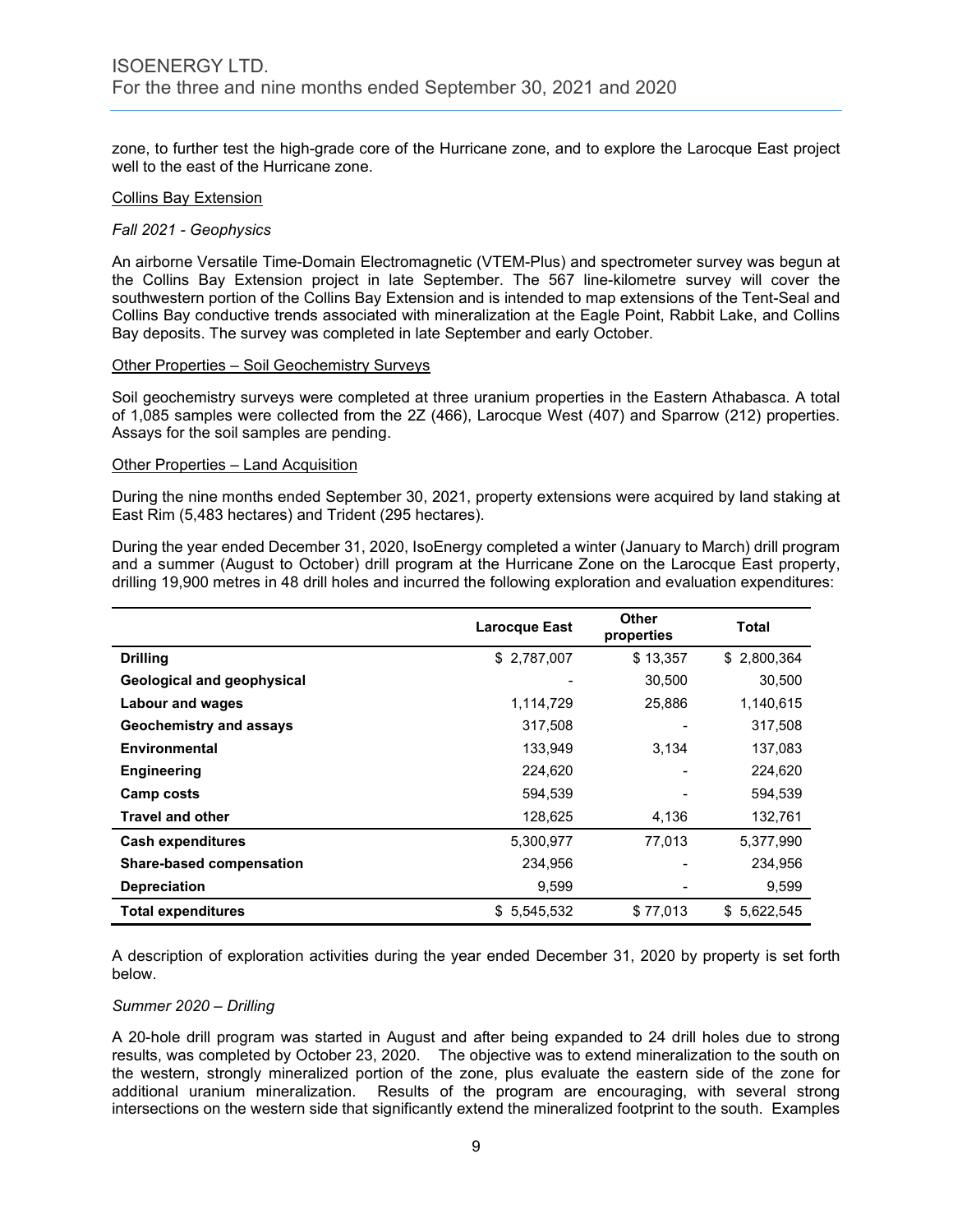include drill holes LE20-57 (10.0 metres @ 11.7% U<sub>3</sub>O<sub>8</sub>), LE20-62 (4.5 metres @ 6.2% U<sub>3</sub>O<sub>8</sub>), LE20-64 (5.0 metres @ 48.8% U3O8), LE20-68 (11.0 metres @ 6.9% U3O8), LE20-72 (6.0 metres @ 6.2% U3O8), and LE20-76 (7.5 metres  $\omega$  38.8% U<sub>3</sub>O<sub>8</sub>). At the end of the summer drilling program the zone now measures at least 575 metres long, up to 75 metres across, and up to 11 metres thick. Several sections on the western end of the Hurricane zone remain open for expansion.

During the summer 2020 exploration drilling program the Company also collected downhole geotechnical and hydrogeological engineering data. This information will improve the understanding of the mineralized zone properties and support potential future extraction studies. In addition, environmental data collection was initiated on specific areas of the ecosystem (i.e. aquatic, atmospheric) where multi-year and multiseason data would be required to support potential future environmental studies.

# *Winter 2020 – Drilling*

An originally planned 20-hole drilling program at the Larocque East property was expanded to 24 drill holes due to encouraging results at the Hurricane Zone. Utilizing two drills, the Company evaluated the potential to expand mineralization along-strike to the western property boundary with one rig and also evaluated the potential for additional mineralization well to the east of the current Hurricane zone footprint. Drilling toward the western property boundary was particularly successful, with thick and high-grade uranium mineralization intersected in several drill holes. Examples include drill holes LE20-34 (8.5 metres @ 33.9% U3O8), LE20-32A (8.5 metres @ 19.6% U3O8), LE20-40 (4.0 metres @ 20.5% U3O8), LE20-51 (7.5 metres  $\omega$  14.5% U<sub>3</sub>O<sub>8</sub>), LE20-52 (7.5 metres  $\omega$  22.7% U<sub>3</sub>O<sub>8</sub>) and LE20-53 (10.5 metres  $\omega$  11.7% U<sub>3</sub>O<sub>8</sub>). The zone now measures at least 575 metres long, 40 metres across, and up to 11 metres thick. Most sections, including all of those on the higher-grade western end of the Hurricane zone footprint, are open for expansion.

# *Previous work*

The Company completed a total of 29 drill holes in two drilling campaigns at the Hurricane Zone in 2019 one in the winter (January to March) and one in the summer (June to August). This work followed up on the single hole (the discovery hole) drilled in the summer of 2018. Both of the 2019 programs were successful in expanding the Hurricane zone. By the end of the summer, the zone had grown to 500 metres long, 40 metres wide and up to 10 metres thick.

# **Outlook**

The Company intends to actively explore all of its projects as and when resources permit. The nature and extent of further exploration on any of the Company's properties however will depend on the results of completed and ongoing exploration activities, an assessment of its recently acquired properties and the Company's financial resources.

As of the date hereof, the Company's exploration priorities are the Larocque East, Geiger, Thorburn Lake, Radio, and Collins Bay Extension properties.

A program of core drilling at the Larocque East property is currently planned for the winter 2022 drilling season. The program will focus on continued exploration at the Hurricane Zone and along extensions to the east within the footprint of the 2019 and 2021 geophysical surveys. As drilling plans will be strongly influenced by the results of the ongoing summer 2021 drilling at Larocque East, the scope and timing of the winter 2022 drilling program has yet to be determined.

Several other exploration activities are planned in the future but are not currently scheduled. Future work on the Thorburn Lake property will include follow-up drilling in the area of TBN17-23 and 27, drill evaluations of other geophysical anomalies generated in 2016 and geophysical anomalies generated by the survey recently completed in 2017. At Radio, additional drilling is required to continue to evaluate high priority geophysical targets on the property.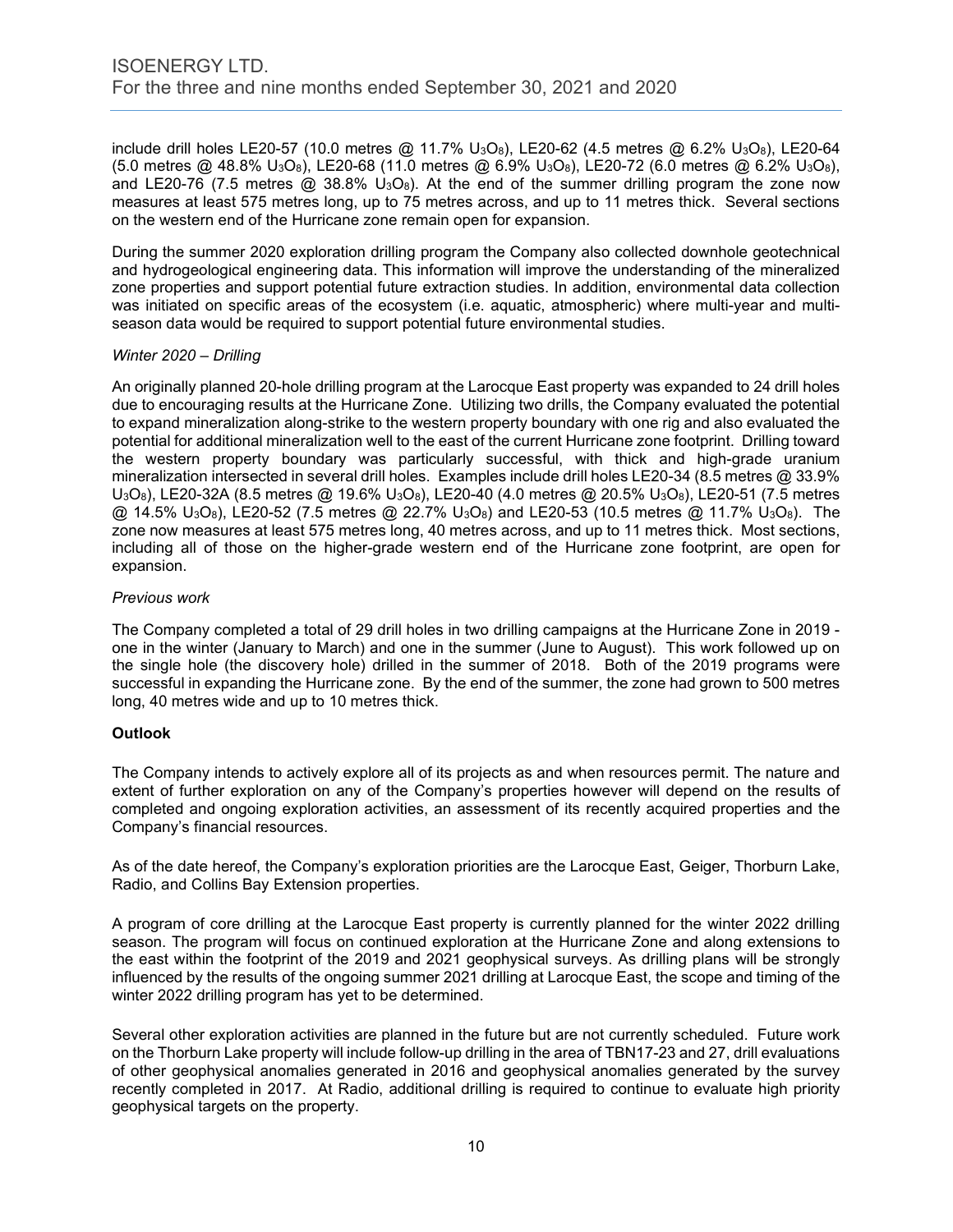# **SELECTED FINANCIAL INFORMATION**

Management is responsible for the Interim Financial Statements referred to in this MD&A. The Audit Committee of the Company's Board of Directors has been delegated the responsibility to review the Interim Financial Statements and MD&A and make recommendations to the Company's Board. It is the Board which has final approval of the Interim Financial Statements and MD&A.

The Interim Financial Statements have been prepared in accordance with International Financial Reporting Standards ("**IFRS**") as issued by the International Accounting Standards Board ("**IASB**") and the International Financial Reporting Interpretations Committee ("**IFRIC**"). Based on the nature of the Company's activities, both presentation and functional currency is Canadian dollars.

The Company's Interim Financial Statements have been prepared in accordance with IAS 34, Interim Financial Reporting and should be read in conjunction with IsoEnergy's Annual Financial Statements, which have been prepared using IFRS applicable to a going concern, which assumes that the Company will be able to realize its assets and discharge its liabilities in the normal course of business for the foreseeable future. The ability of the Company to continue as a going concern is dependent on its ability to obtain financing and achieve future profitable operations.

# **Results of Operations**

During the nine months ended September 30, 2021, the Company capitalized \$4,558,065 of exploration and evaluation costs to exploration and evaluation assets. The costs of these activities are capitalized to exploration and evaluation assets and are described in the Discussion of Operations section above.

The following financial data is derived from the Interim Financial Statements and should be read in conjunction with IsoEnergy's Interim Financial Statements.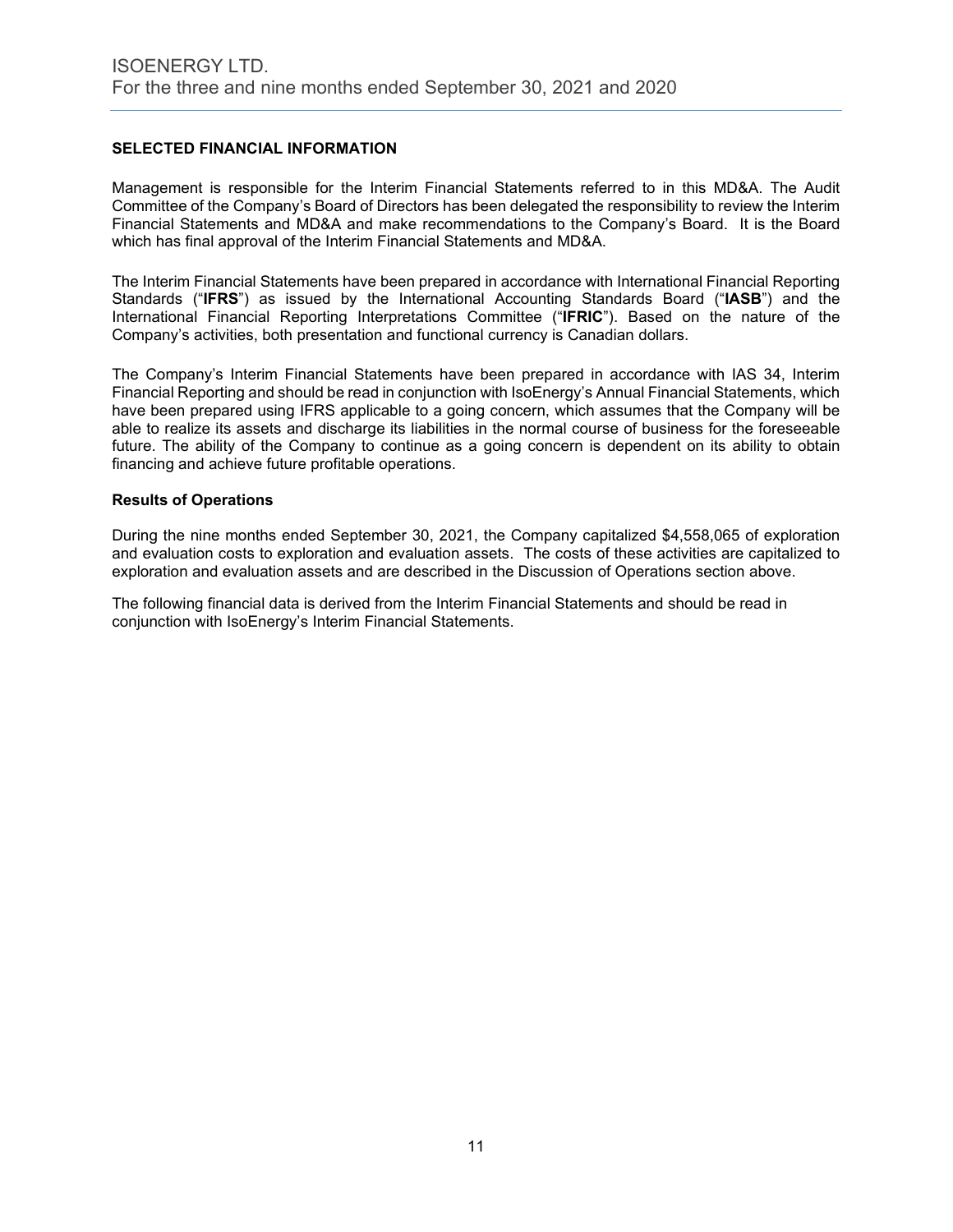|                                                                                    | For the three months ended<br>September 30 |                          | For the nine months ended<br>September 30 |                          |  |  |
|------------------------------------------------------------------------------------|--------------------------------------------|--------------------------|-------------------------------------------|--------------------------|--|--|
|                                                                                    | 2021                                       | 2020                     | 2021                                      | 2020                     |  |  |
| <b>General and administrative costs</b>                                            |                                            |                          |                                           |                          |  |  |
| Share-based compensation<br>Administrative salaries, contract and director<br>fees | \$<br>333,369<br>295,536                   | \$<br>182,275<br>228,869 | \$<br>1,348,814<br>1,755,938              | \$<br>381,531<br>554,124 |  |  |
| Investor relations                                                                 | 57,180                                     | 138,679                  | 210,988                                   | 519,218                  |  |  |
| Office and administrative                                                          | 38,229                                     | 12,282                   | 99,108                                    | 87,057                   |  |  |
| <b>Professional fees</b>                                                           | 80,269                                     | 68,061                   | 159.619                                   | 190,572                  |  |  |
| Travel                                                                             | 1,918                                      |                          | 1,918                                     | 40,446                   |  |  |
| Public company costs                                                               | 25,114                                     | 33,607                   | 105,077                                   | 94,661                   |  |  |
| Depreciation expense                                                               |                                            | 15,528                   | 29,398                                    | 46,584                   |  |  |
| Total general and administrative costs                                             | (831, 615)                                 | (679, 301)               | (3,710,860)                               | (1,914,193)              |  |  |
| Interest income                                                                    | 14,859                                     | 11,582                   | 54,114                                    | 37,666                   |  |  |
| Interest on lease liability                                                        |                                            | (2,621)                  | (5, 230)                                  | (7, 852)                 |  |  |
| Interest on convertible debentures<br>Fair value gain (loss) on convertible        | (160, 650)                                 | (80,038)                 | (478, 865)                                | (80,038)                 |  |  |
| debentures                                                                         | (3,629,475)                                | 1,119,377                | (8, 336, 758)                             | 1,119,377                |  |  |
| Gain on sale of assets and option agreement                                        | 1,374,213                                  |                          | 3,610,702                                 |                          |  |  |
| Foreign exchange gain (loss)                                                       | 49,247                                     | 37,195                   | (11,083)                                  | 37,195                   |  |  |
| Rental and other income                                                            | 11,100                                     | 9,087                    | 29,274                                    | 25,750                   |  |  |
| Income (loss) from operations                                                      | (3, 172, 321)                              | 415,281                  | (8,848,706)                               | (782,095)                |  |  |
| Deferred income tax recovery (expense)                                             | (1,018,591)                                | (63, 947)                | (1, 213, 493)                             | (273, 509)               |  |  |
| Net income (loss)                                                                  | \$ (4, 190, 912)                           | \$<br>351,334            | \$ (10,062,199)                           | \$<br>(1,055,604)        |  |  |

During the three and nine months ended September 30, 2021, the Company recorded a loss of \$4,190,912, and \$10,062,199, respectively, compared to income of \$351,334 and a loss of \$1,055,604 in the three and nine months ended September 30, 2020, respectively. The increased loss was predominantly the result of the fair value loss on the Debentures that were issued in August 2020.

# **General and administrative costs**

Share-based compensation charged to the statement of loss and comprehensive loss was \$333,369 and \$1,348,814 in the three and nine months ended September 30, 2021, respectively compared to \$182,275 and \$381,531 in the three and nine months ended September 30, 2020, respectively. The share-based compensation expense is a non-cash charge calculated using the graded vesting method of the Black-Scholes values. Stock options granted to directors, consultants and employees vest over two years with the corresponding share-based compensation expense being recognized over this period. Variances in share-based compensation expense are expected from period to period depending on many factors, including whether options are granted in a period and whether options have fully vested or have been cancelled in a period. In the nine months ended September 30, 2021 there were 1,850,000 options granted, respectively compared to 2,510,000 options granted in the nine months ended September 30, 2020. The charge to earnings was higher in the three and nine months ended September 30, 2021 due to higher exercise price on the options issued and accelerated vesting of certain options in the nine months ended September 30, 2021.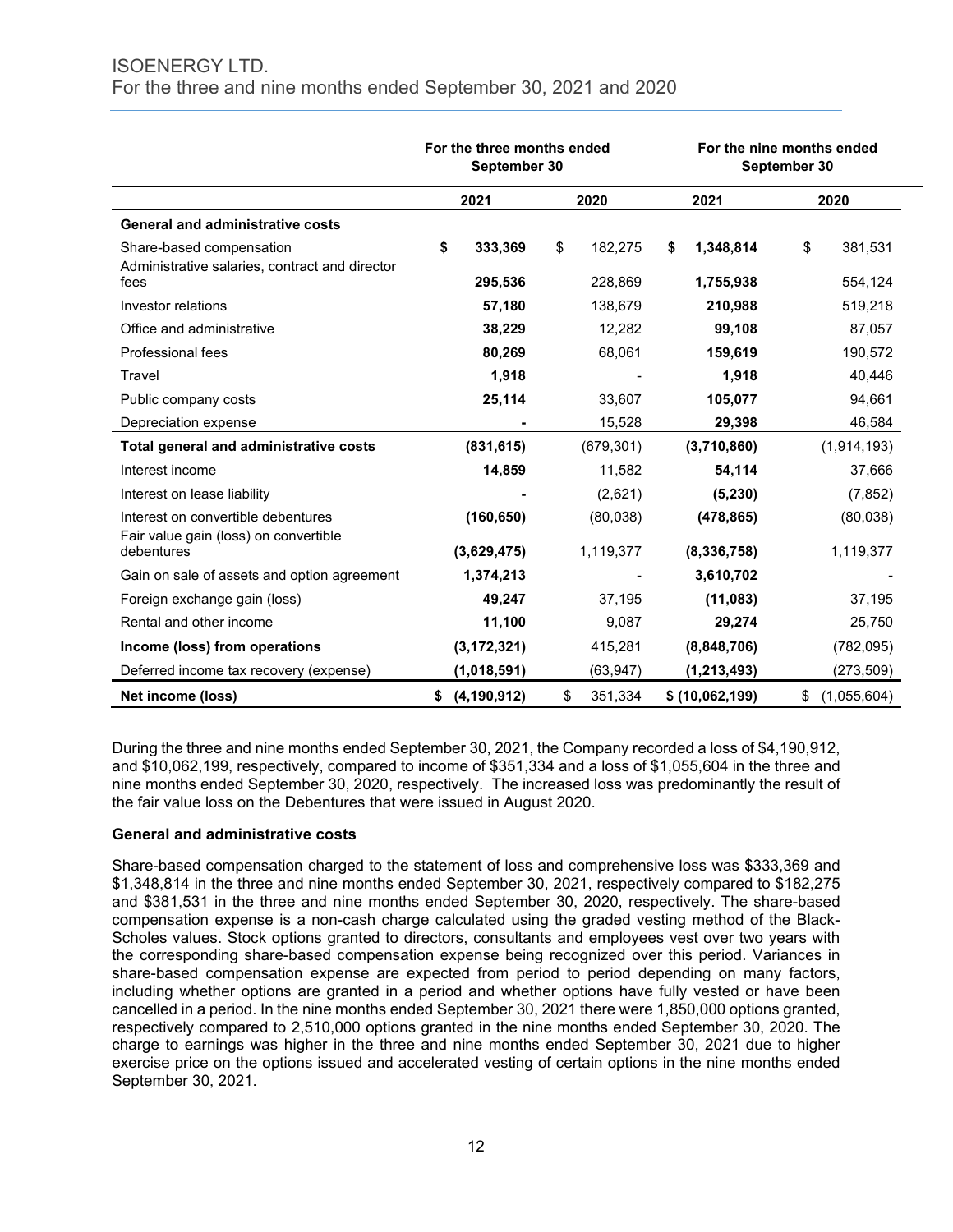Administrative salaries, contracts and directors' fees at \$295,536 and \$1,755,938 for the three and nine months ended September 30, 2021, respectively were higher than the three and nine months ended September 30, 2020 which were \$228,869 and \$554,124, respectively. The increase is due primarily to costs relating to the resignation of the former Chief Executive Officer, a change in allocation of salaries from exploration and evaluation to general and administrative costs to reflect the Company's activities and an increase in the number of employees. On February 15, 2021, the former Chief Executive Officer resigned and was paid \$897,254 in accordance with the terms of his employment contract. Salaries were higher in the third quarter of 2021 compared to the third quarter of 2020 due to an increase the BC Employer Health Tax resulting from the inclusion of stock option gains in renumeration.

Investor relations expenses were \$57,180 and \$210,988 for the three and nine months ended September 30, 2021, respectively, compared to \$138,679 and \$519,218 in the three and nine months ended September 30, 2020, respectively and related primarily to costs incurred in communicating with existing and potential shareholders and marketing. The costs were lower in the three and nine months ended September 30, 2021 due to fewer conferences and investor initiatives.

Office and administrative expenses were \$38,229 and \$99,108 for the three and nine months ended September 30, 2021 compared to \$12,282 and \$87,057 in the three and nine months ended September 30, 2020, respectively and consisted of office operating costs and other general administrative costs. Other general administrative expenses included communication, professional membership dues, donations, bank charges and staff training. The Vancouver office lease was assigned to a third party on July 1, 2021. Costs were higher in 2021 due to costs associated with the set up of the new head office in Saskatchewan.

Professional fees were \$80,269 and \$159,619 for the three and nine months ended September 30, 2021, respectively, compared to \$68,061 and \$190,572 for the three and nine months ended September 30, 2020, respectively. Professional fees consisted of legal fees related to the Company's business development activities, as well as accounting and tax fees related to regulatory filings. Professional fees were lower in the nine months ended September 30, 2021 as a consultant was hired permanently in late 2020 and included in salaries (until they resigned in May, 2021) and the absence of professional fees related to the issue of the Debentures in August 2020. In the three months ended September 30, 2021 the impact of the above items were offset by increased costs related to fees incurred to source new employees in the new Saskatchewan head office.

Travel expenses were \$1,918 for the three and nine months ended September 30, 2021, compared to \$nil and \$40,446 in the three and nine months ended September 30, 2020, respectively. Travel expenses relate to business development and general corporate activities and amounts vary depending on projects and activities being undertaken. Travel has been significantly reduced due to the COVID-19 pandemic.

Public company costs were \$25,114 and \$105,077 for the three and nine months ended September 30, 2021, respectively, compared to \$33,607 and \$94,661 in the three and nine months ended September 30, 2020, respectively and consisted primarily of costs associated with the Company's continuous disclosure obligations, listing fees, transfer agent costs, press releases and other shareholder communications. Costs were higher in the nine months ended September 30, 2021 due to increased listing fees due to a higher market capitalization of the Company's shares.

Depreciation expense was \$nil and \$29,398 in the three and nine months ended September 30, 2021, respectively compared to \$15,528 and \$46,584 in the three and nine months ended September 30, 2020, respectively and relates primarily to the right-of-use asset, being an office lease. The Vancouver office lease was assigned to a third-party effective July 1, 2021 and therefore the right-of-use asset was derecognized.

# **Other items**

The Company recorded interest income of \$14,859 and \$54,114 in the three and nine months ended September 30, 2021, respectively compared to \$11,582 and \$37,666 in the three and nine months ended September 30, 2020, respectively, which represents interest earned on cash balances. The amounts were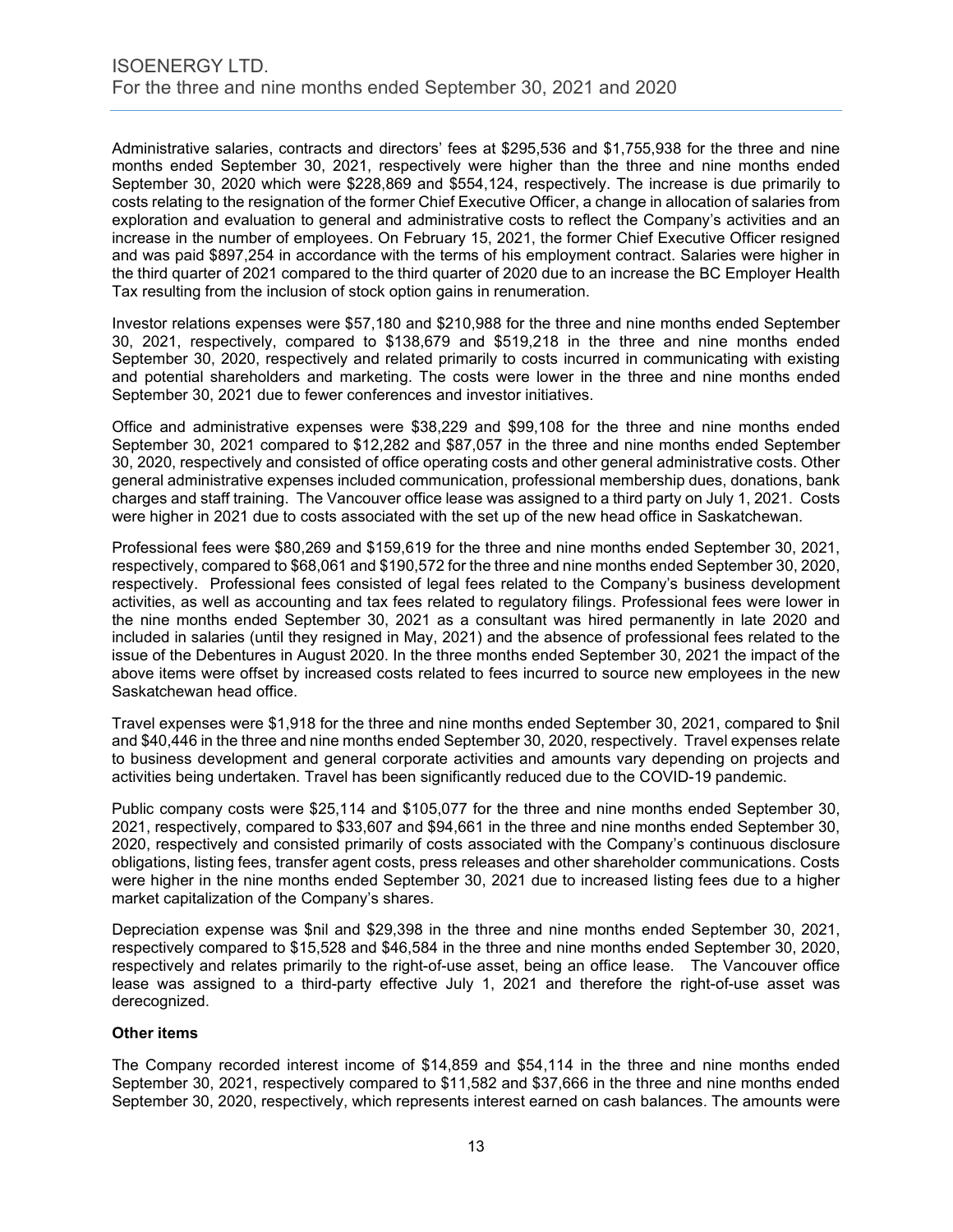higher in the three and nine months ended September 30, 2021 due to an increase in cash from financing activities which was partially offset by lower interest rates.

Interest expense on lease liability was \$nil and \$5,230 for the three and nine months ended September 30, 2021, respectively and \$2,621 and \$7,852 in the three and nine months ended September 30, 2020, respectively and relates to the lease liability. The Vancouver office lease was assigned to a third party effective July 1, 2021 and therefore the lease liability was derecognized.

Interest expense on Debentures was \$160,650 and \$478,865 in the three and nine months ended September 30, 2021, respectively compared to \$80,038 in both the three and nine months ended September 30, 2020, and relates to the interest owing on the Debentures which were issued on August 18, 2020. The Debentures bear interest of 8.5% per annum and is payable on June 30 and December 31.

The fair value of the Debentures on September 30, 2021 was \$22,366,473 compared to \$14,033,992 at December 31, 2020. This resulted in a fair value Income (loss) on Debentures as follows:

|                                                                                                                                         | For the three months ended<br>September 30 |                 | For the nine months ended<br>September 30 |                |  |  |
|-----------------------------------------------------------------------------------------------------------------------------------------|--------------------------------------------|-----------------|-------------------------------------------|----------------|--|--|
|                                                                                                                                         | 2021                                       | 2020            | 2021                                      | 2020           |  |  |
| Change in fair value loss on<br>Debentures included in income (loss)                                                                    | (3,629,475)<br>S.                          | 1,119,377<br>\$ | (8,336,758)<br>S.                         | 1,119,377<br>S |  |  |
| Change in fair value of Debentures<br>attributable to the change in the credit<br>risk included in other comprehensive<br>income (loss) | 66.949                                     |                 | 4.277                                     |                |  |  |
|                                                                                                                                         | $$^{(3,562,526)}$$                         | 1,119,377<br>S  | (8,332,481)                               | 1.119.377      |  |  |

The Debentures are classified as measured at fair value through profit and loss. In accordance with IFRS 9 – Financial Instruments, the part of a fair value change due to an entity's own credit risk is presented in other comprehensive (income) loss. The value of the Debentures changed in the period due primarily to the increase in the underlying share price of the Company from \$1.87 to \$3.55 and other market inputs as set out below. As of September 30, 2021, the time to maturity of the Debentures was 3.9 years. The following assumptions were used to estimate the fair value of the Debentures:

|                                          | September | June 30,  | December 31. | September | August   |
|------------------------------------------|-----------|-----------|--------------|-----------|----------|
|                                          | 30, 2021  | 2021      | 2020         | 30, 2020  | 18, 2020 |
| Expected stock price volatility          | 50%       | 50%       | 46%          | 48%       | 48%      |
| Expected life                            | 3.9 years | 4.1 years | 4.6 years    | 4.9 years | 5 years  |
| Risk free interest rate                  | 1.40%     | 1.32%     | 0.79%        | 0.75%     | 0.76%    |
| Expected dividend yield                  | $0.00\%$  | $0.00\%$  | $0.00\%$     | $0.00\%$  | $0.00\%$ |
| Credit spread                            | 22.14%    | 20.72%    | 21.70%       | 22.80%    | 22.80%   |
| Underlying share price of the<br>Company | \$3.55    | \$2.90    | \$1.87       | \$0.97    | \$1.24   |
| Conversion price                         | \$0.88    | \$0.88    | \$0.88       | \$0.88    | \$0.88   |
| Exchange rate (C\$:US\$)                 | 1.2680    | 1.2398    | 1.2725       | 1.3319    | 1.3168   |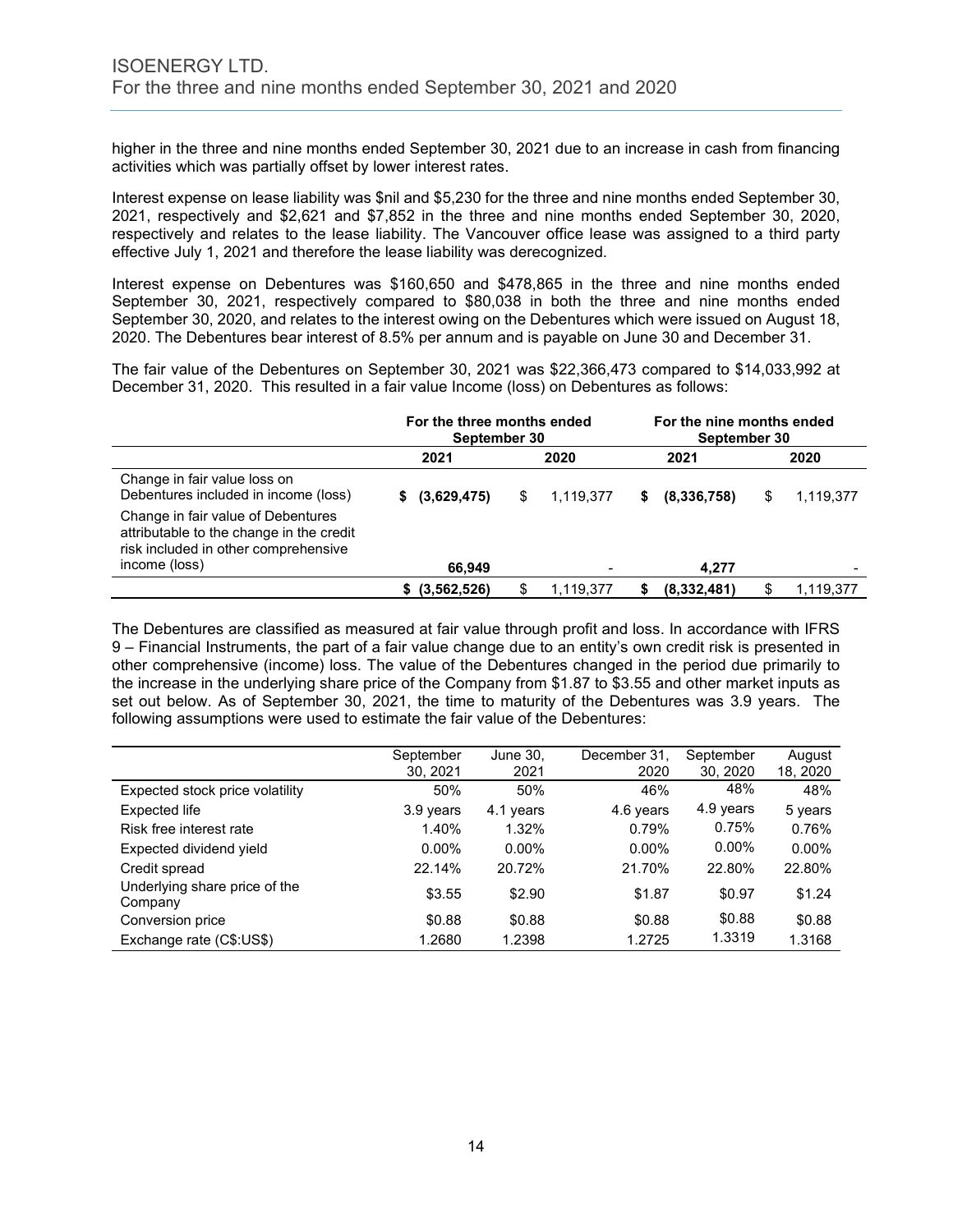The Company recognized a gain on sale of assets of \$2,236,489 related to the sale of Clover, Gemini and Tower uranium properties to 92 Energy in the three months ended June 30, 2021 as discussed in the Corporate Activities 2021 section above. The gain is calculated as follows:

| Shares of 92 Energy received | S | 2,067,111 |
|------------------------------|---|-----------|
| Cash (received)              |   | 192,200   |
| Proceeds                     |   | 2.259.311 |
| Properties disposed of       |   | (22, 822) |
| Gain on sale of assets       |   | 2,236,489 |

The Company also recognized a gain of \$1,374,213 on the completion of the Option Agreement related to Mountain Lake as follows:

| Shares received                 | S | 1.476.000  |
|---------------------------------|---|------------|
| Cash                            |   | 20,000     |
| Proceeds                        |   | 1.496.000  |
| Carrying value of Mountain Lake |   | (121, 787) |
| Gain on sale of option          |   | 1.374.213  |

There was foreign exchange gain \$49,247 in the three months ended September 30, 2021 and loss of \$11,083 in the nine months ended September 30, 2021, compared to a foreign exchange gain of \$37,195 in both the three and nine months ended September 30, 2020, and relates to exchange movements on United States dollars held by the Company. The Company received US dollars on the issue of the Debentures on August 18, 2020. The majority was converted to Canadian dollars but enough was held in US dollars to cover future interest as well as other US dollar payments. The foreign exchange gain in the three months ended September 30, 2021 was due to the stronger Canadian dollar in the quarter which reversed the trend from the first half of the year..

IsoEnergy recognized rental income of \$nil and \$18,174 in the three and nine months ended September 30, 2021, respectively compared to \$9,087 and \$25,750 in the three and nine months ended September 30, 2020, respectively. The Company leases a portion of its office space to another company. The Vancouver office was assigned effective July 1, 2021 and therefore the right-of-use asset and the lease liability was derecognized resulting in a gain of \$11,100.

The Company raises some of its funds through the issuance of flow-through shares. Based on Canadian tax law, the Company is required to spend this amount on eligible exploration expenditures by December 31 of the year after the shares are issued. The premium received for each flow-through share, which is the price received for the flow-through share in excess of the market price of an ordinary share, is recorded as a flow-through share premium liability. The liability is subsequently reduced when the required exploration expenditures are made, and accordingly, a recovery of flow-through premium is then recorded as a deferred tax benefit. As of September 30, 2021, the Company has a spending obligation of approximately \$210,000 related to the 2020 FT Shares, which must be spent prior to December 31, 2022. There was no flow-through premium on the 2020 FT Shares issued in 2020 as they were issued at a price that was below market value on the date of issue.

The Company records a deferred tax recovery or expense which is comprised of a recovery on losses recognized in the period and the release of flow-through share premium liability which is offset by the renunciation of flow-through share expenditures to shareholders. In the three and nine months ended September 30, 2021, this resulted in an expense of \$1,018,591 and \$1,213,493, respectively compared to an expense of \$63,947 and \$273,509 in the three and nine months ended September 30, 2020. The difference is due to tax on the gain on disposal of assets, partially offset by higher administrative costs,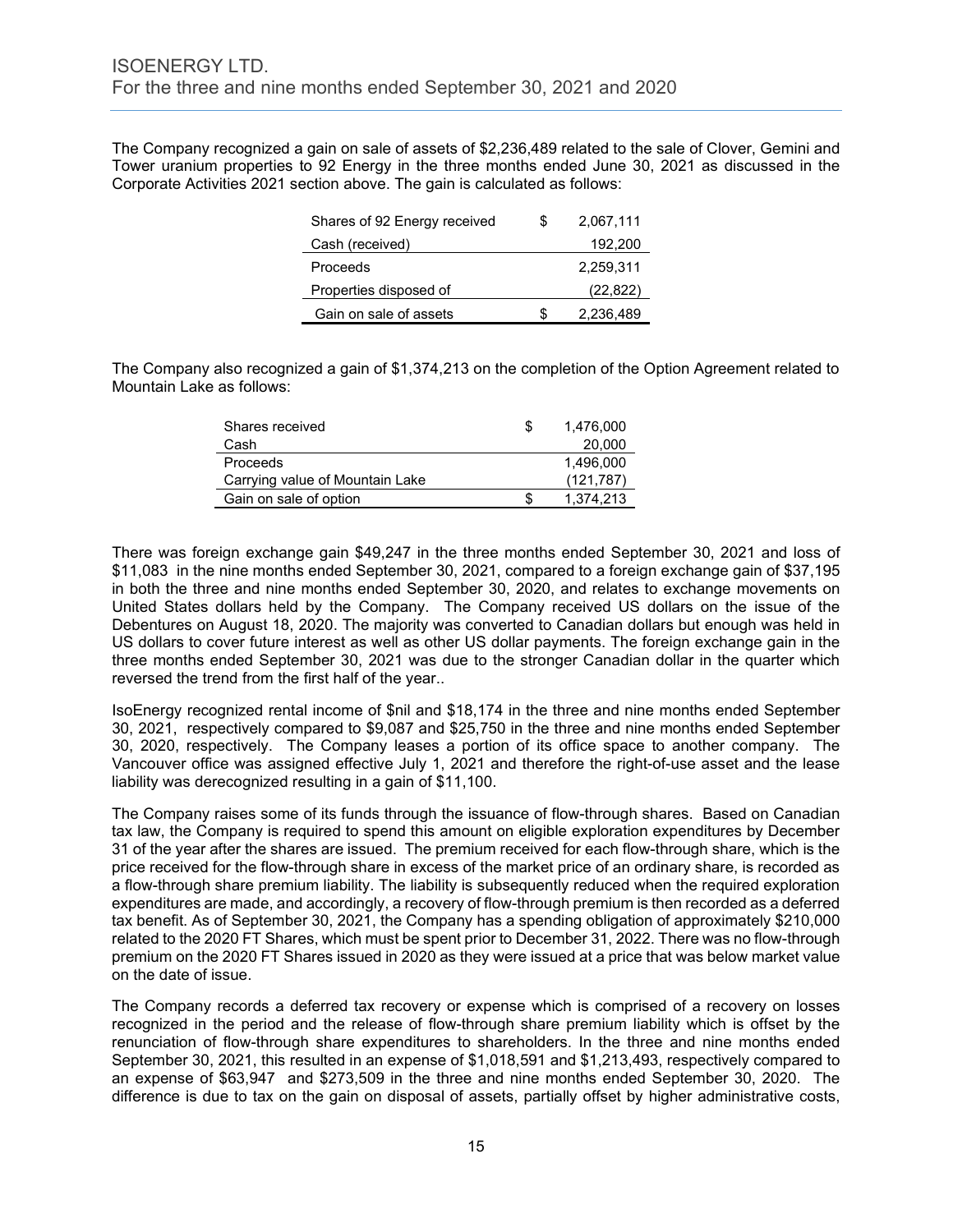interest expense in the nine months ended September 30, 2021. In the three and nine months ended September 30, 2021, the Company incurred \$3,097,765 and \$3,787,547, respectively (three and nine months ended September 30, 2020 – \$1,056,798 and \$3,412,807, respectively) of eligible exploration expenditures in respect of its flow-through share commitments. A deferred income tax expense is recognized due to the taxable temporary difference arising from capitalized exploration and evaluation assets with no tax basis as a result of the renunciation of the tax attributes to the investors in the flowthrough shares.

The tax recovery (expense) is comprised of the following:

|                                                                    | For the three months ended<br>September 30 |               |   |            | For the nine months ended<br>September 30 |                          |    |            |
|--------------------------------------------------------------------|--------------------------------------------|---------------|---|------------|-------------------------------------------|--------------------------|----|------------|
|                                                                    |                                            | 2021          |   | 2020       |                                           | 2021                     |    | 2020       |
| Deferred income taxes related to operations                        |                                            | (217,294)     | S | 150.935    | \$                                        | (225,955)                | S. | 420,428    |
| Flow-through renunciation<br>Release of flow-through share premium |                                            | (801, 297)    |   | (285, 335) |                                           | (987, 538)               |    | (921, 459) |
| liability                                                          |                                            |               |   | 70.453     |                                           | $\overline{\phantom{0}}$ |    | 227,522    |
| Deferred income tax recovery (expense)                             |                                            | \$(1,018,591) |   | (63, 947)  |                                           | \$(1,213,493)            |    | (273,509)  |

# **Financial Position**

The following financial data is derived from the Interim and Annual Financial Statements and should be read in conjunction with IsoEnergy's Annual Financial Statements.

|                                   | <b>September 30, 2021</b> | <b>December 31, 2020</b> | December 31, 2019 |
|-----------------------------------|---------------------------|--------------------------|-------------------|
| Exploration and evaluation assets | \$58,146,152              | \$53,731,796             | \$47,966,888      |
| Total assets                      | \$83,388,758              | \$68,223,460             | \$55,004,153      |
| Total current liabilities         | \$2,613,424               | 305.395<br>S             | 649.602<br>S      |
| Total non-current liabilities     | \$25,149,846              | \$14,830,474             | 867,552<br>S      |
| Working capital (1)               | \$22,558,927              | \$13,994,556             | 6,373,779<br>£.   |
| Cash dividends declared per share | Nil                       | Nil                      | Nil               |

 $(1)$  Working capital is defined as current assets less accounts payable and accrued liabilities and the current portion of the lease liability.

In the nine months ended September 30, 2021 the Company capitalized \$4,558,965 of exploration and evaluation costs, which includes acquisition costs of \$27,139. During the year ended December 31, 2020, the Company capitalized \$5,764,908 of exploration and evaluation costs, which includes acquisition costs of \$142,363 compared to \$4,493,646 in the year ended December 31, 2019, which includes \$4,493,923 of exploration costs, \$14,077 of acquisition costs and \$14,354 of impairment charges. See "Discussion of Operations" above.

# **SUMMARY OF QUARTERLY RESULTS**

The following information is derived from the Company's Interim and Annual financial statements prepared in accordance with IFRS for the annual and IFRS applicable to interim financial reporting including IAS 34 for the interim periods. The information below should be read in conjunction with the Company's Interim and Annual financial statements for each of the past seven quarters.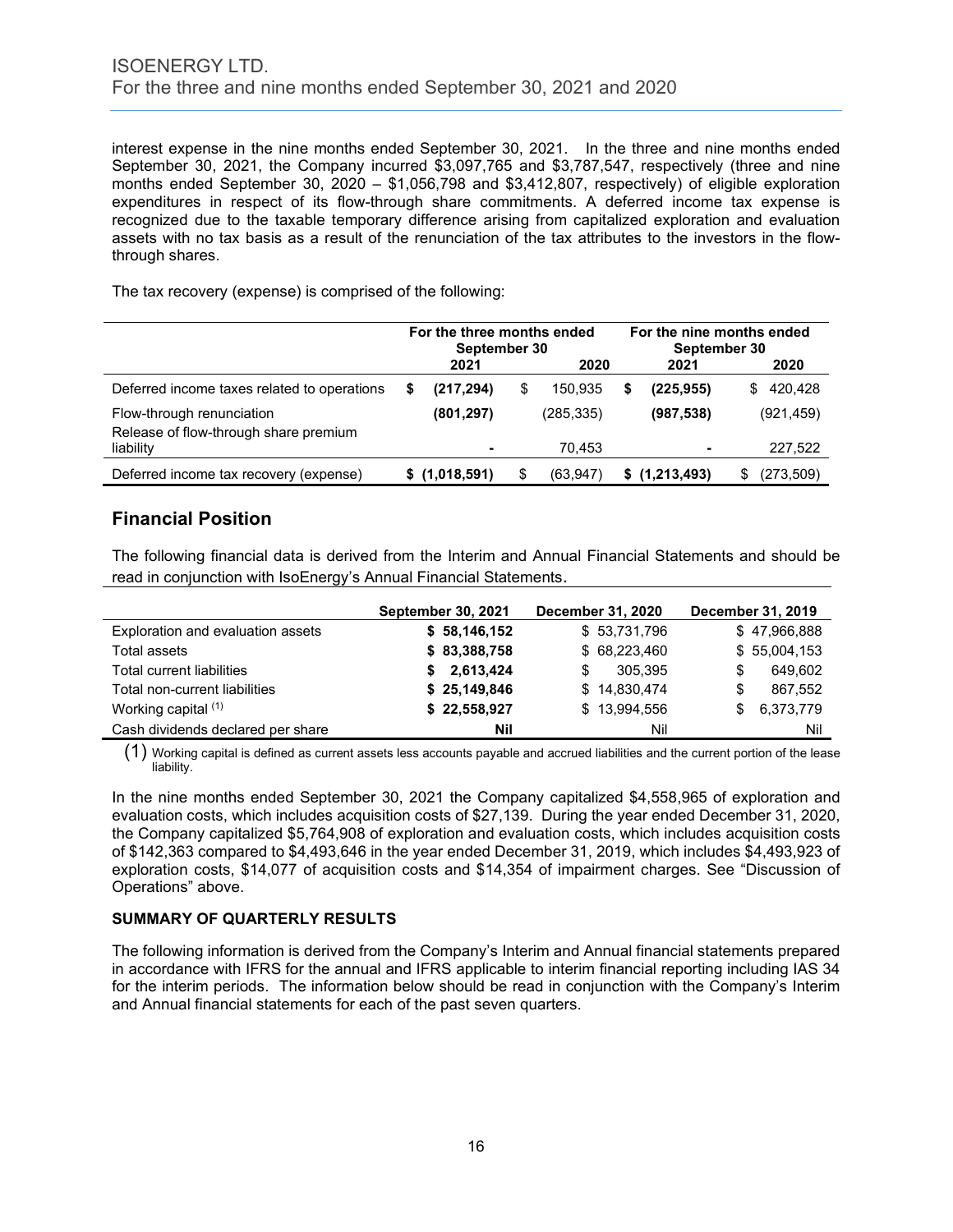Consistent with the preparation and presentation of the Annual Financial Statements, these unaudited quarterly results are presented in Canadian dollars.

|                                                      | Sept. 30,<br>2021 | <b>June 30.</b><br>2021 | Mar. 31.<br>2021 | Dec. 31.<br>2020 | Sept.<br>30.2020 | <b>June 30.</b><br>2020 | Mar. 31.<br>2020 | Dec. 31.<br>2019 |
|------------------------------------------------------|-------------------|-------------------------|------------------|------------------|------------------|-------------------------|------------------|------------------|
| Revenue                                              | Nil               | Nil                     | Nil              | Nil              | Nil              | Nil                     | Nil              | Nil              |
| Net Income (loss)<br>Net income (loss) per<br>share: | (S4.190.912)      | (\$1,771,545)           | (\$4,099,742)    | (\$8,487,768)    | \$351.334        | (S472.175)              | (\$934,763)      | (\$539.873)      |
| <b>Basic</b>                                         | (\$0.04)          | (\$0.02)                | (0.04)           | (\$0.03)         | Nil              | (\$0.01)                | (S0.01)          | (S0.01)          |
| <b>Diluted</b>                                       | (\$0.04)          | (\$0.02)                | (\$0.04)         | (\$0.03)         | (\$0.01)         | (\$0.01)                | (\$0.01)         | (\$0.01)         |

IsoEnergy does not derive any revenue from its operations. Its primary focus is the acquisition, exploration and evaluation of mineral properties. As a result, the loss per period has fluctuated depending on the Company's activity level and periodic variances in certain items. Quarterly periods are therefore not comparable. In the third quarter of 2020, the Company issued the Debentures which are accounted for as measured at fair value through profit and loss which has resulted in losses from the revaluation of the Debentures in the last five quarters.

# **LIQUIDITY AND CAPITAL RESOURCES**

IsoEnergy has no revenue-producing operations, earns only minimal interest income on cash, and is expected to have recurring operating losses. As at September 30, 2021, the Company had an accumulated deficit of \$28,628,459.

As at the date of this MD&A, the Company has approximately \$14.4 million in cash, \$9.3 million in marketable securities and \$21.5 million in working capital.

On August 18, 2020, the Company issued the Debentures raising gross proceeds of US\$6 million. The funds raised positioned the Company to continue its planned exploration and development activities at the Larocque East Project and planned pre-development activities, while maintaining current corporate capacity, which includes wages, consulting fees, professional fees, costs associated with the Company's head office and fees and expenditures required to maintain all of its tenements.

The ability of the Company to continue as a going concern is dependent on its ability to obtain financing and achieve future profitable operations.

Management will determine whether to accept any offer to finance weighing such things as the financing terms, the results of exploration, the Company's share price at the time and current market conditions, among others. Circumstances that could impair the Company's ability to raise additional funds include general economic conditions, the price of uranium and the other factors set forth under "Risk Factors" below and above under "Industry and Economic Factors that May Affect the Business". A failure to obtain financing as and when required could require the Company to further reduce its exploration and corporate activity levels.

In June 2020, the Government of Saskatchewan announced amendments to *The Mineral Tenure Registry Regulations* that grant relief to the mining sector in response to impacts from the COVID-19 pandemic, which includes waiving expenditure requirements for the current term and subsequent 12 months for mineral claims and leases that were active on March 18, 2020, State of Emergency declaration date. The Company's properties are in good standing with the applicable governmental authority until between June 2022 and June, 2043 and the Company does not have any contractually imposed expenditure requirements.

The Company has not paid any dividends and management does not expect that this will change in the near future.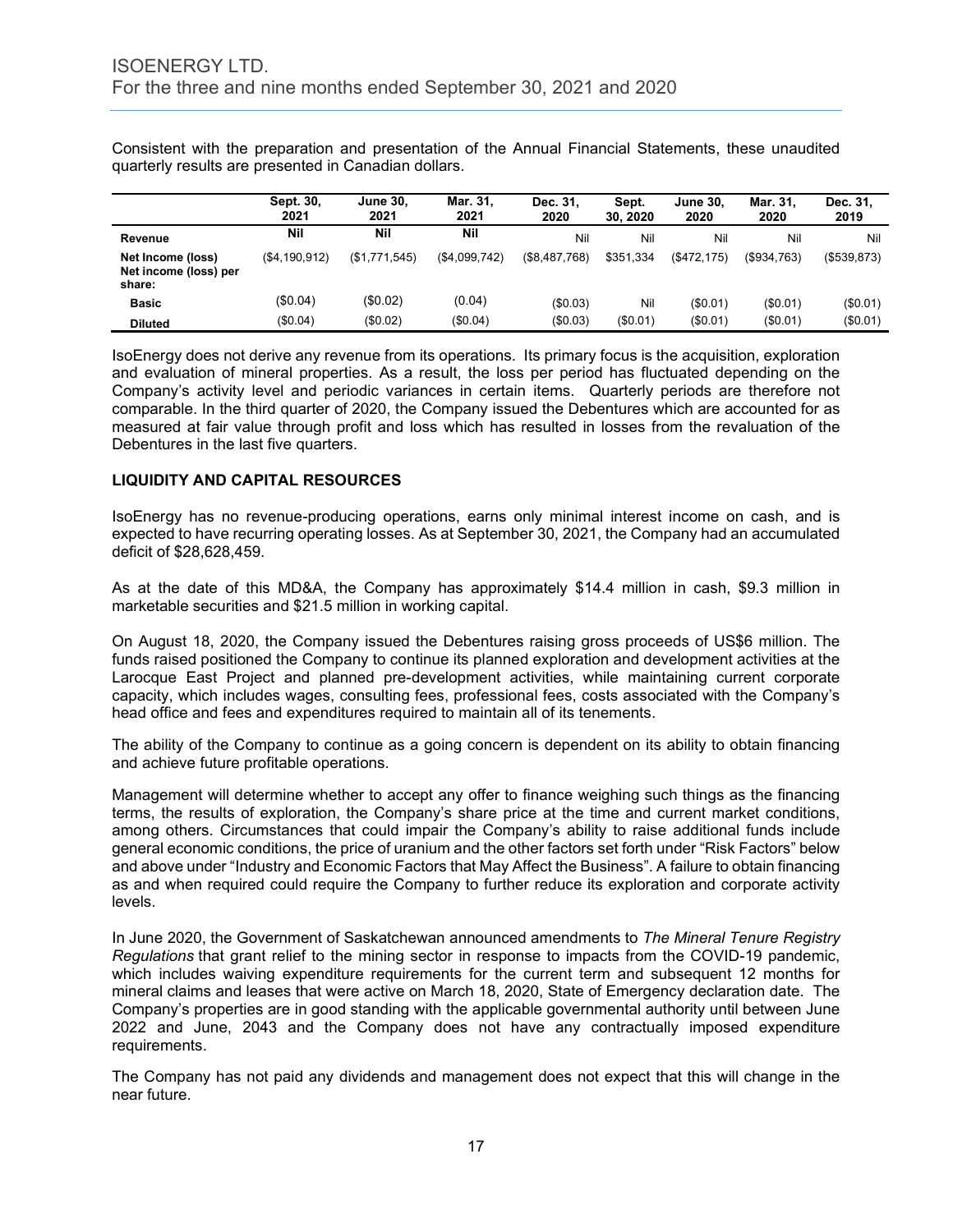Working capital is held almost entirely in cash and marketable securities, significantly reducing any liquidity risk of financial instruments held by IsoEnergy.

# **OFF-BALANCE SHEET ARRANGEMENTS**

The Company had no off-balance sheet arrangements as at September 30, 2021 or as at the date hereof.

# **TRANSACTIONS WITH RELATED PARTIES**

Except as noted below, the only transactions between the Company and related parties are transactions between the Company and its key management personnel. Key management personnel include those persons having authority and responsibility for planning, directing and controlling the activities of the Company as a whole. The Company has determined that key management personnel consist of executive and non-executive members of the Company's Board of Directors and corporate officers.

Remuneration attributed to key management personnel is summarized as follows:

| Nine months ended September 30, 2021                        |   | <b>Short term</b><br>compensation | Share-based<br>compensation |    | Total        |
|-------------------------------------------------------------|---|-----------------------------------|-----------------------------|----|--------------|
| Expensed in the statement of loss and<br>comprehensive loss |   | 455.829                           | \$1,224,822                 | S. | 1,680,651    |
| Capitalized to exploration and evaluation assets            |   | 149.385                           | 206.134                     |    | 355,519      |
|                                                             | S | 605,214                           | \$1,430,956                 |    | \$ 2,036,170 |

| Nine months ended September 30, 2020                        | <b>Short term</b><br>compensation | Share-based<br>compensation | Total       |
|-------------------------------------------------------------|-----------------------------------|-----------------------------|-------------|
| Expensed in the statement of loss and<br>comprehensive loss | 458.892<br>SS.                    | \$321.180                   | \$780.072   |
| Capitalized to exploration and evaluation assets            | 308,653                           | 68.326                      | 376.979     |
|                                                             | \$767.545                         | 389.506                     | \$1,157,051 |

As of September 30, 2021, \$nil (December 31, 2020 – \$47,000) was included in accounts payable and accrued liabilities owing to directors and officers for compensation.

On August 10, 2020, NexGen acquired 4,411,764 common shares of the Company. NexGen also holds 3,685,929 warrants with an exercise price of \$0.60 that expire on December 6, 2021. In April 2021, NexGen acquired 1,536,760 common shares on the exercise of 1,536,760 warrants with an exercise price of \$0.60 that were set to expire on April 19, 2021.

Up until June 30, 2020, the Company charged office lease and administrative expenditures to ICU, a company with common directors at that time. During the six months ended June 30, 2020, office lease and administrative expenditures charged to ICU amounted to \$26,533.

On February 15, 2021, the former Chief Executive Officer resigned and was paid \$897,254 in accordance with the terms of his employment contract. This is excluded from the table above for the nine months ended September 30, 2021.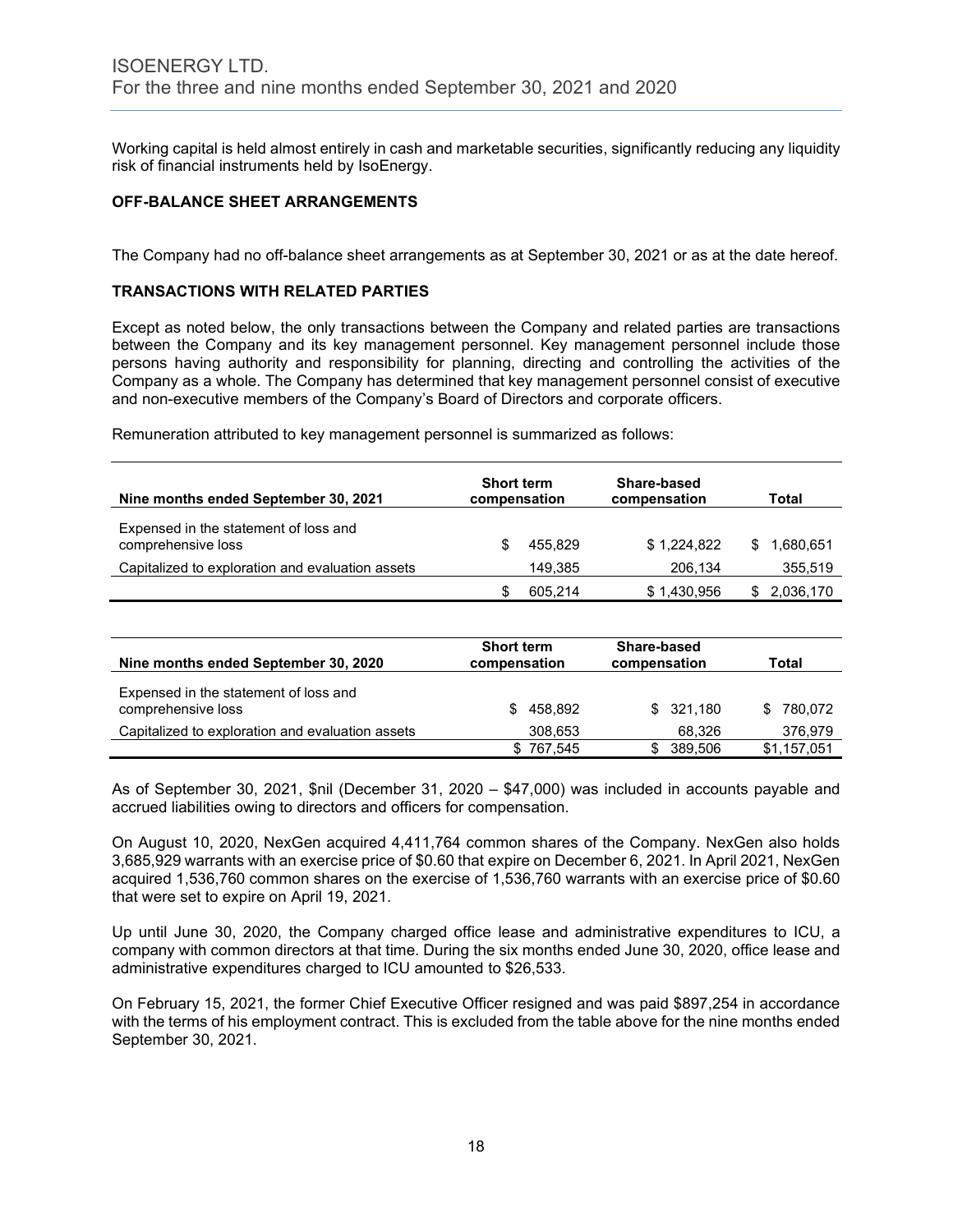# **SIGNIFICANT ACCOUNTING POLICIES**

The accounting policies followed by the Company are set out in Note 4 to the annual financial statements for the year ended December 31, 2020 and have been consistently followed in preparation of these condensed interim financial statements, except as noted below.

IFRS 9 – Financial Instruments establishes three primary measurement categories for financial assets: amortised cost, fair value through other comprehensive income ("**FVOCI**") and fair value through profit or loss ("**FVPL**"). The Company determines the classification of the financial assets at initial recognition. The basis of classification depends on the Company's business model for managing its financial instruments and the contractual cash flow characteristics of the instrument. A financial asset that is a debt instrument is measured at amortised cost if it meets both of the following conditions and is not designated at FVPL:

- It is held within a business model whose objective is to hold assets to collect contractual cash flows; and
- Its contractual terms give rise on specified dates to cash flows that are solely payments of principal and interest on the principal amount outstanding

Investments in equity instruments are required to be measured by default at FVPL. However, on the day of acquisition, the Company can make an irrevocable election (on an instrument-by-instrument basis) to designate them as FVOCI. The Company has elected to designate the investment in 92 Energy shares and ICU as FVOCI.

# **OUTSTANDING SHARE DATA**

The authorized capital of IsoEnergy consists of an unlimited number of common shares. As of November 2, 2021, there were 101,868,932 common shares outstanding, 5,495,000 stock options outstanding and 3,998,429 warrants, each stock option and warrant entitling the holder to purchase one common share of IsoEnergy at the prices set forth below. In addition, there is the Debenture of US\$6 million which is convertible to IsoEnergy shares at \$0.88 per share.

Stock options outstanding at November 2, 2021 together and exercise price thereof are set forth below:

| Number of<br>options | <b>Exercise</b><br>price per<br>option | Number of<br>options<br>exercisable | <b>Exercise</b><br>price per<br>option | Vesting | Weighted<br>average<br>remaining<br>contractual<br>life (years) |
|----------------------|----------------------------------------|-------------------------------------|----------------------------------------|---------|-----------------------------------------------------------------|
| 240.000              | \$0.57                                 | 240.000                             | \$0.57                                 |         | 0.9                                                             |
| 510.000              | \$0.36                                 | 510.000                             | \$0.36                                 |         | 1.7                                                             |
| 1.020.000            | \$0.42                                 | 1.020.000                           | \$0.42                                 |         | 1.8                                                             |
| 1.300.000            | \$0.39                                 | 945.833                             | \$0.39                                 | (i)     | 2.7                                                             |
| 525.000              | \$1.19                                 | 416.667                             | \$1.19                                 | (i)     | 3.2                                                             |
| 250.000              | \$2.44                                 | 83.333                              | \$2.44                                 | (i)     | 4.3                                                             |
| 1.600.000            | \$2.81                                 | 533.333                             | \$2.81                                 | (i)     | 4.6                                                             |
| 5,495,000            | \$1.28                                 | 3,749,166                           | \$0.89                                 |         | 3.1                                                             |

(i) Vest 1/3 on grant and 1/3 one third each year thereafter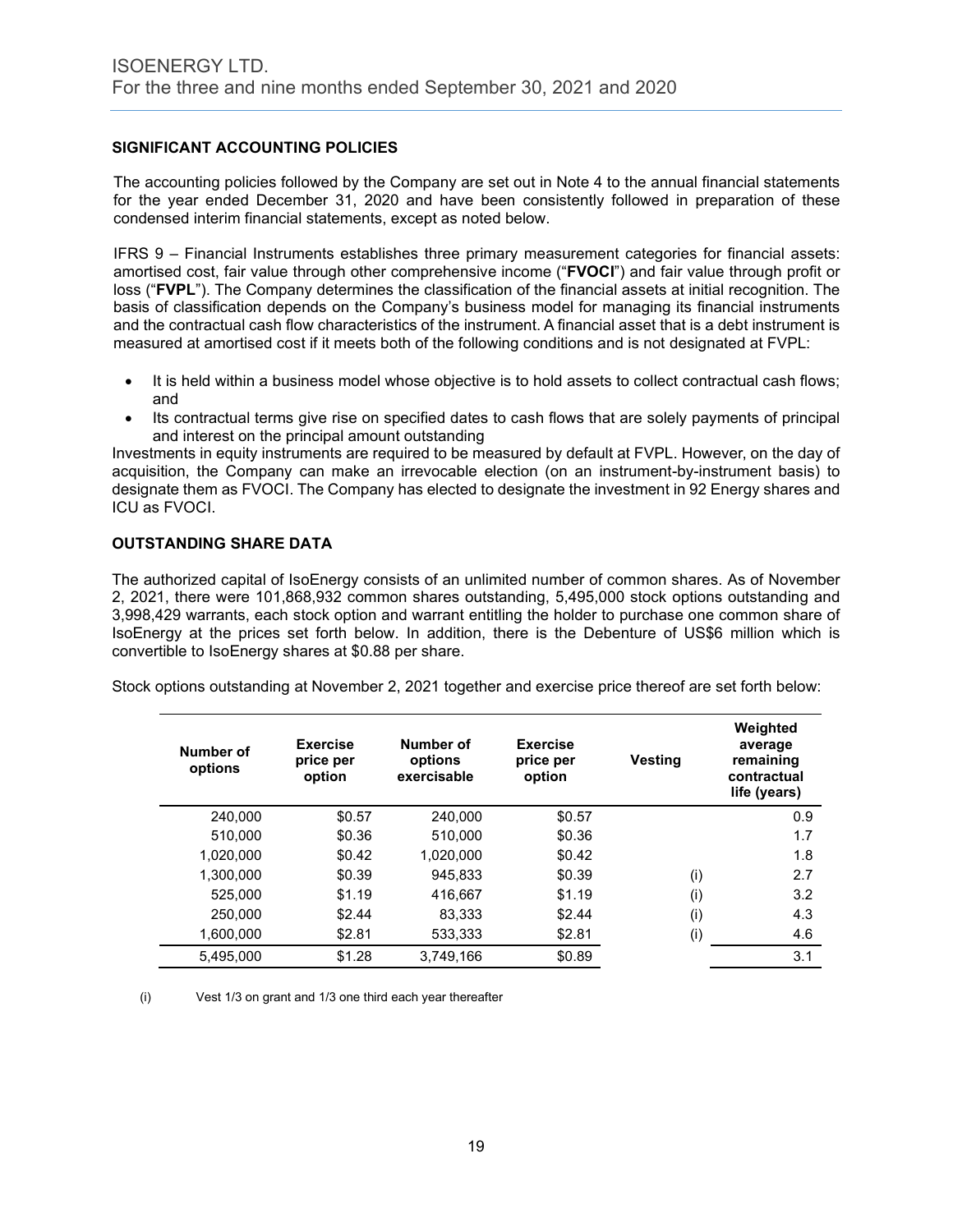Warrants outstanding at November 2, 2021 together with the exercise price thereof are set forth below:

| Exercise price per |         |                  |  |  |
|--------------------|---------|------------------|--|--|
| Number of warrants | share   | Expiry Date      |  |  |
| 3.998.429          | \$ 0.60 | December 6, 2021 |  |  |

The preparation of the financial statements requires management to make judgments, estimates and assumptions that affect the reported amounts of assets, liabilities, and contingent liabilities at the date of the financial statements and the reported amounts of revenues and expenses during the reporting period. Estimates and assumptions are continuously evaluated and are based on management's experience and other factors, including expectations of future events that are believed to be reasonable in the circumstances. Uncertainty about these judgments, estimates and assumptions could result in outcomes that require a material adjustment to the carrying amount of the asset or liability affected in future periods.

# **CAPITAL MANAGEMENT**

The Company manages its capital structure and adjusts it, based on the funds available to the Company, in order to support the acquisition, exploration and evaluation of assets. The Board does not impose quantitative return on capital criteria for management, but rather relies on the expertise of the Company's management to sustain the future development of the business.

In the management of capital, the Company considers all types of equity and is dependent on third party financing, whether through debt, equity, or other means. The properties in which the Company currently has an interest are in the exploration stage. As such the Company, has historically relied on the equity markets to fund its activities. The Company will continue to assess new properties and seek to acquire an interest in additional properties if it determines that there is sufficient geologic or economic potential and if it has adequate financial resources to do so.

Although the Company has been successful in raising funds to date, there is no assurance that the Company will be successful in obtaining required financing in the future or that such financing will be available on terms acceptable to the Company.

Management reviews its capital management approach on an ongoing basis and believes that this approach, given the relative size of the Company, is reasonable. The Company is not subject to externally imposed capital requirements. There were no changes in the Company's approach to capital management during the period.

# **FINANCIAL INSTRUMENTS**

The Company's financial instruments consist of cash, amounts receivable, marketable securities, accounts payable and accrued liabilities and convertible debentures.

The fair values of the Company's financial instruments approximate their carrying value, due to their shortterm maturities or liquidity. The Company's cash and amounts receivable are initially recorded at fair value and subsequently at amortized cost with accrued interest recorded in accounts receivable.

# **Fair Value Measurement**

The Company classifies the fair value of financial instruments according to the following hierarchy based on the amount of observable inputs used to value the instrument:

- Level 1 quoted prices in active markets for identical assets or liabilities.
- Level 2 inputs other than quoted prices included in Level 1 that are observable for the asset or liability, either directly (i.e. as prices) or indirectly (i.e. derived from prices).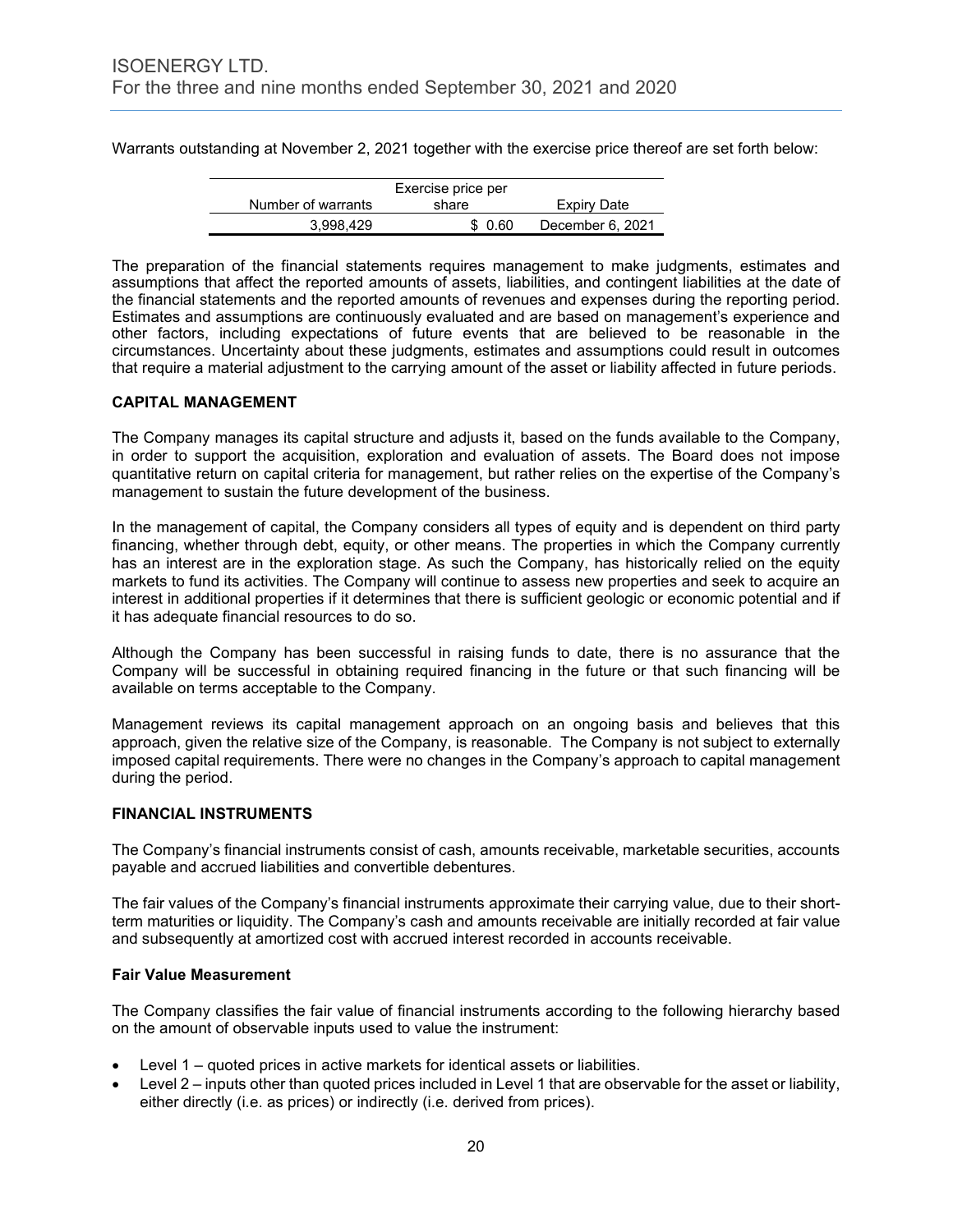• Level 3 – inputs for the asset or liability that are not based on observable market data.

The fair values of the Company's cash and cash equivalents amounts receivable and accounts payable and accrued liabilities approximate their carrying value, due to their short-term maturities or liquidity.

The Debentures are re-measured at fair value at each reporting date with any change in fair value recognized in profit or loss, except the change in fair value that is attributable to change in credit risk is presented in other comprehensive income (loss). The Debentures are classified as Level 2.

The marketable securities are re-measured at fair value at each reporting date with any change in fair value recognized in other comprehensive income. The marketable securities are Level 1.

#### **Financial instrument risk exposure**

As at September 30, 2021, the Company's financial instrument risk exposure and impact thereof on the Company's financial instruments is summarized below:

#### (a) **Credit Risk**

Credit risk is the risk that one party to a financial instrument will fail to discharge an obligation and cause the other party to incur a financial loss. As at September 30, 2021, the Company has cash on deposit with a large Canadian bank. Credit risk is concentrated as a significant amount of the Company's cash and cash equivalents is held at one financial institution. Management believes the risk of loss to be remote. The Company's amounts receivable consists of input tax credits receivable from the Government of Canada and interest accrued on cash equivalents. Accordingly, the Company does not believe it is subject to significant credit risk.

#### (b) **Liquidity Risk**

Liquidity risk is the risk that an entity will encounter difficulty in raising funds to meet its obligations under financial instruments. The Company manages liquidity risk by maintaining sufficient cash balances. Liquidity requirements are managed based on expected cash flows to ensure that there is sufficient capital to meet short-term obligations. As at September 30, 2021, the Company had a working capital balance of \$22,558,927 including cash of \$14,931,758.

#### (c) **Market Risk**

Market risk is the risk of loss that may arise from changes in market factors such as interest rates, foreign exchange rates and commodity and equity prices.

#### (i) **Interest Rate Risk**

Interest rate risk is the risk that the future cash flows from a financial instrument will fluctuate due to changes in market interest rates. The Company holds its cash in bank accounts that earn variable interest rates. Due to the short-term nature of these financial instruments, fluctuations in market rates do not have a significant impact on the estimated fair value of the Company's cash and cash equivalent balances as of September 30, 2021. The Debentures, in an aggregate principal amount of US\$6 million, carry a fixed interest rate of 8.5% and hence, are not subject to interest rate fluctuations.

# (ii) **Foreign Currency Risk**

The functional currency of the Company is the Canadian dollar. The Company is affected by currency transaction risk and currency translation risk. Consequently, fluctuations of the Canadian dollar in relation to other currencies impact the fair value of financial assets, liabilities and operating results. Financial assets and liabilities subject to currency translation risk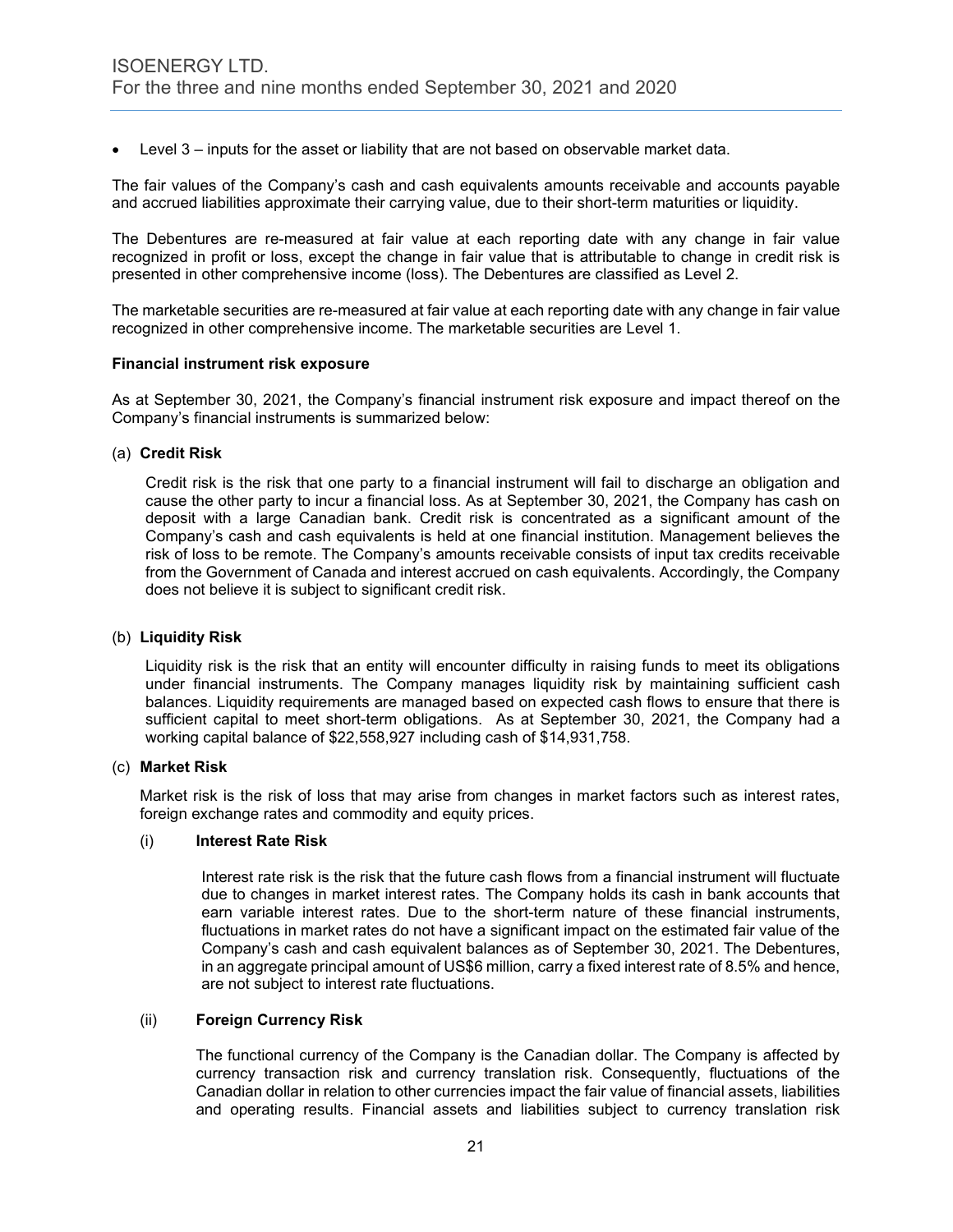primarily include US dollar denominated cash and US dollar accounts payable and accrued liabilities and Debentures. The Company maintains Canadian and US dollar bank accounts in Canada.

The Company is exposed to foreign exchange risk on its US dollar denominated Debentures. At maturity the US\$6 million principal amount of the Debentures is due in full, and prior to then at a premium upon the occurrence of certain events, including a change of control. The Company holds sufficient US dollars to make all cash interest payments due under the

Debentures until maturity but not to pay the principal amount. Accordingly, the Company is subject to risks associated with fluctuations in the Canadian/US dollar exchange rate that may make the Debentures more costly to repay.

# (iii) **Price Risk**

The Company is exposed to price risk with respect to commodity and equity prices. Equity price risk is defined as the potential adverse impact of movements in individual equity prices or general movements in the level of the stock market on the Company's financial performance. Commodity price risk is defined as the potential adverse impact of commodity price movements and volatilities on financial performance and economic value. Future declines in commodity prices may impact the valuation of long-lived assets. The Company closely monitors the commodity prices of uranium, individual equity movements, and the stock market. The Company holds marketable securities which are subject to equity price risk.

# **RISK FACTORS**

The operations of the Company are speculative due to the high-risk nature of its business which is the exploration of mineral properties. For a comprehensive list of the risks and uncertainties facing the Company, please see "Risk Factors" in the Company's MD&A for the year ended December 31, 2020 and the "Industry and Economic Factors that May Affect the Business" included above the Overall Performance section of this MD&A. These are not the only risks and uncertainties that IsoEnergy faces. Additional risks and uncertainties not presently known to the Company or that the Company currently considers immaterial may also impair its business operations. These risk factors could materially affect the Company's future operating results and could cause actual events to differ materially from those described in forward-looking statements relating to the Company.

# **COVID-19**

Since March 2020, several measures have been implemented in Canada and the rest of the world in response to the increased impact from COVID-19. The Company continues to operate our business at this time. While the impact of COVID-19 is expected to be temporary and the impact on the Company in 2021 was minimal, the current circumstances are dynamic and the impacts of COVID-19 on our business operations cannot be reasonably estimated at this time and we anticipate this could have an adverse impact on our business, results of operations, financial position, and cash flows in 2021.

# **SEGMENT INFORMATION**

The Company operates in one reportable segment, being the acquisition, exploration, and development of uranium properties. All of the Company's non-current assets are located in Canada.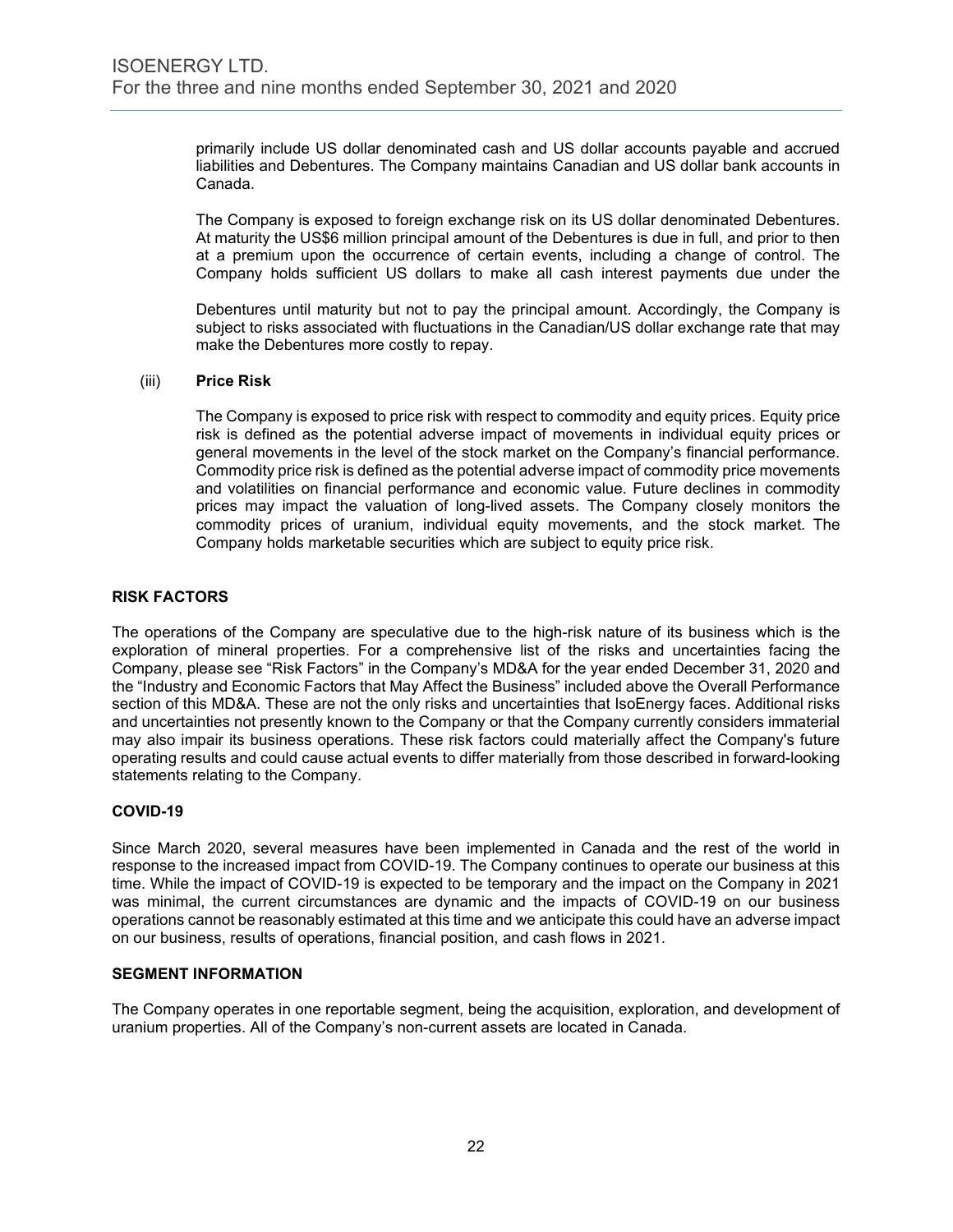# **ADDITIONAL DISCLOSURE FOR VENTURE ISSUERS WITHOUT SIGNIFICANT REVENUE**

Additional disclosure concerning IsoEnergy 's general and administrative expenses and exploration and evaluation expenses and assets is set forth above under "*Results of Operations*" and in the Company's statement of loss and comprehensive loss contained in its Interim Financial Statements for the three and nine months ended September 30, 2021 and 2020, which is available on IsoEnergy 's website or on its profile at www.sedar.com.